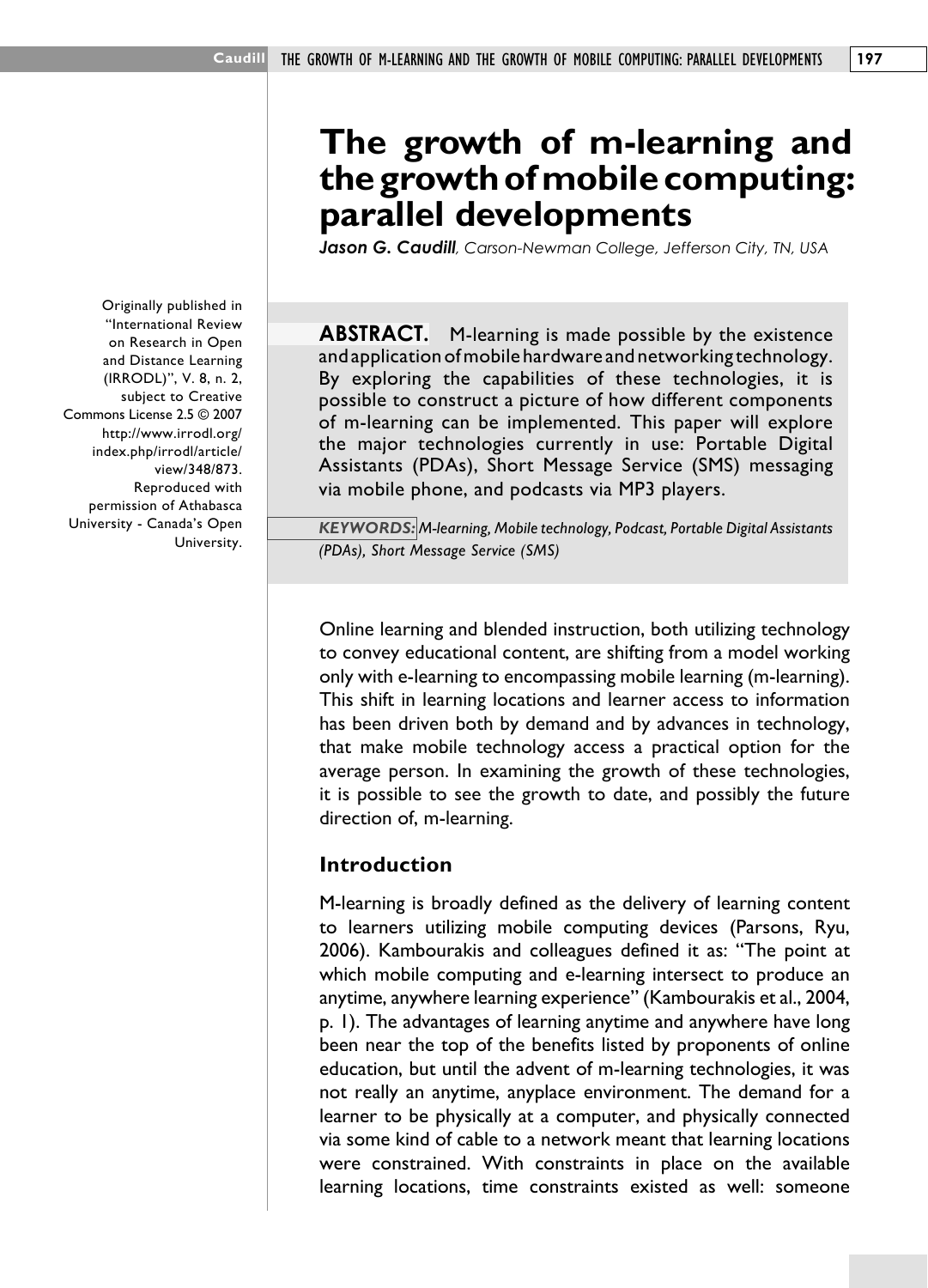taking classes using their computer at work might not have access to that resource at midnight or on Sunday afternoon (Petrova, 2005). Mobile learning is exactly that: mobile. M-learning as an educational method is new and more flexible than previous e-learning applications. Learners can have the opportunity to review course materials, or correspond with instructors or colleagues, while sitting in a restaurant or waiting for a bus; they are not made immobile by the restrictions of desktop computer technology (Georgiev et al., 2006).

Because m-learning is such a new field, the research is still in a stage where different categories of m-learning pedagogy are being developed, identified, and researched (Frohberg, 2006). With this developmental stage in mind, the very existence of m-learning, not to mention its growing application, is directly tied to the growth of mobile technology. This fact is why it is so important for researchers and practitioners to be familiar with mobile technology applicable to m-learning. It simply is not possible for someone to log onto a Learning Management System (LMS) wirelessly from a Personal Digital Assistant (PDA), if wireless networks do not exist or if PDAs do not support wireless connectivity.

Hardware advances are one of two key components to the emergence of m-learning, the other being networking. To be mobile technology, hardware had to advance to a point at which people would carry and access the device, on a regular basis. It is generally accepted that devices like mobile phones, PDAs, and MP3 players fit into the category of mobile devices (Mellow, 2005; Andronico et al., 2003). Sources disagree on the status of laptop and notebook computers as mobile devices: while they are capable of working without plugging into a power source, and can utilize wireless networks, they are not devices that people can carry everywhere, and quickly access at any time, due to their size, configuration, and the time required to boot up and shut down. For the purposes of this paper, mobile technology will be described as a device that can fit in the average shirt or jacket pocket, and be carried on a daily basis.

Wireless networking is the second technological component contributing to m-learning success. While some m-learning resources can be utilized in a non-networked, offline environment, many depend on access to the Internet to exchange information and access up-to-date information. To serve this need, mobile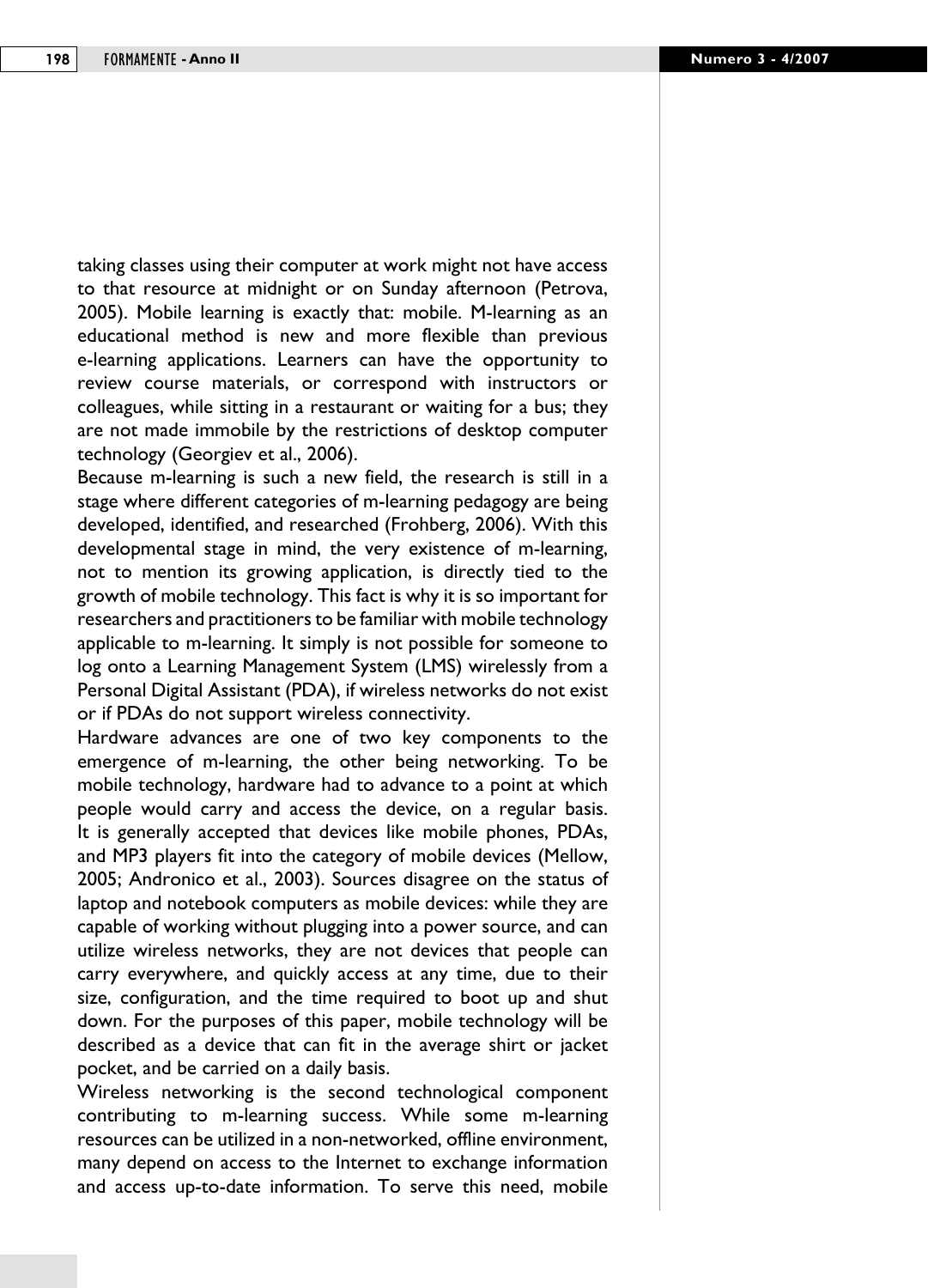devices needed a way to access network resources, without plugging into a landline connection. Currently, the leading candidate for this technology is the IEEE 802.11 wireless communication standard, commonly called *Wi-Fi*. Also gaining ground in the market are wireless phone broadband connections and, to a lesser extent, the IEEE 802.15.1 wireless communication standard, commonly called *Bluetooth*. While *Bluetooth* is more frequently used as a device-to-device data transfer technology, its use as a network system is possible. Regardless of which standard is in use, wireless networking provides learners with the opportunity to connect with colleagues and instructors via online resources, from a much broader variety of places than are accessible via traditional wired connections. An in-depth review of the technology will be explored in a later section, but it is important to recognize just how important this technology is in facilitating m-learning environments.

# **Defining m-learning**

There is much debate as to whether m-learning is the next progressive step from e-learning, or simply an advanced tool that integrates with e-learning. In either case, m-learning is a new and unique component of distance learning. Georgiev and colleagues define it as: "…a new stage of the development of e-learning" (Georgiev et al., 2006, p. 1). To understand the distinctions, it is necessary to look at what e-learning really is, followed by the emerging definitions of m-learning.

Laouris and Eteokleous cite Pinkwart and colleagues in defining e-learning as: "…learning supported by digital 'electronic' tools and media" (Laouris, Eteokleous, 2005; Pinkwart et al., 2003). Ramshirish and Singh open by defining e-learning as "…essentially education via electronic network in which content is transferred via the Internet, intranet, extranet, audio/video tapes, satellite television, and CD-ROMs" (Ramshirish, Singh, 2006, p. 2). It is important to recognize that definitions of e-learning almost always specify that there is indeed learning taking place in an environment, and that the environment happens to utilize electronic means of communication to convey the learning experience. While it may be difficult to precisely define what e-learning is, and what it is not, dependent on the amount of electronic integration into the course, it is probably fair to say that any educational environment which utilizes any electronic media tools as a part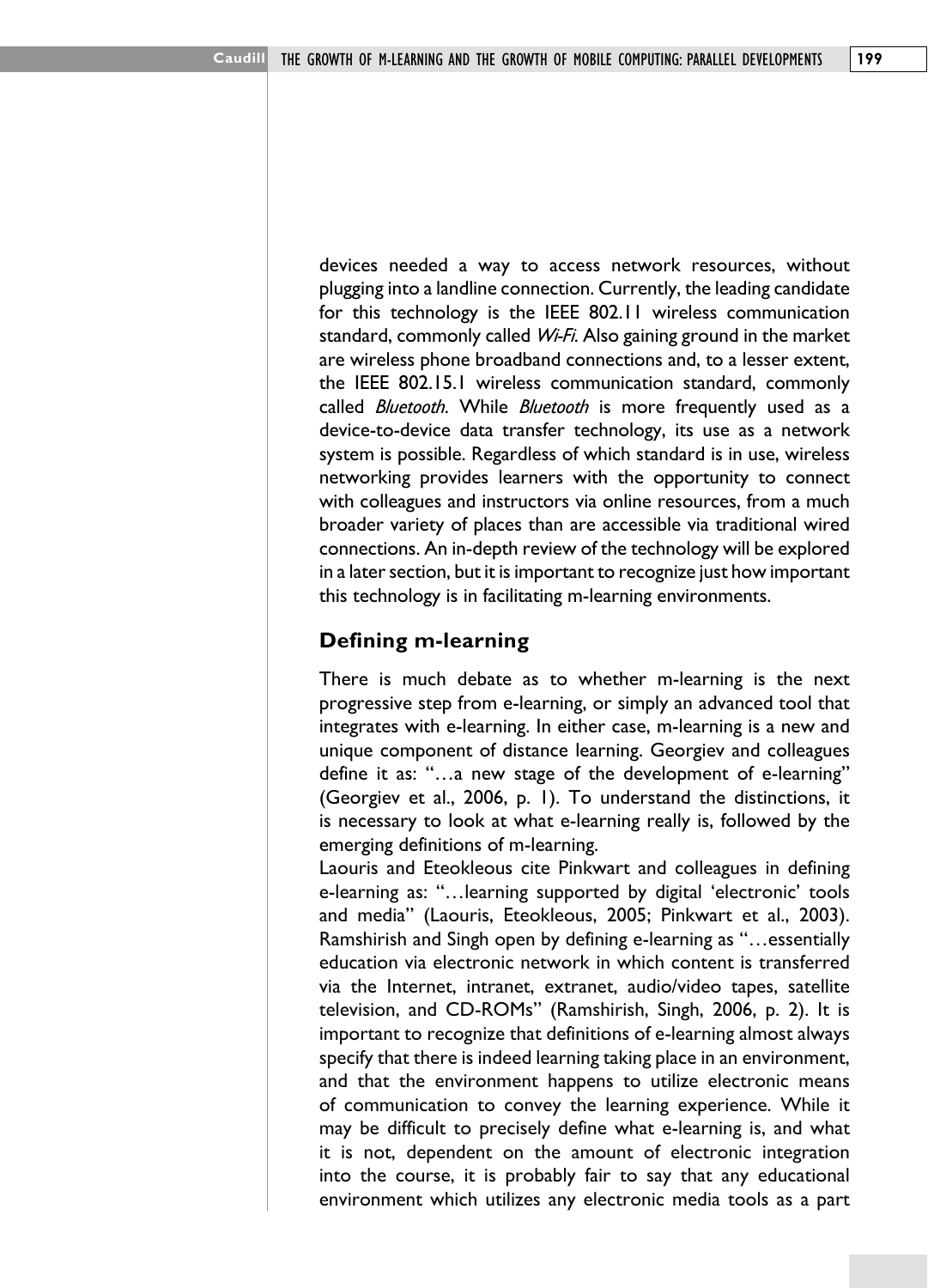of the instruction is utilizing e-learning, even if it is not a hundred percent e-learning environment. As an example, a face-to-face class viewing information on an archaeological dig on DVD would be utilizing e-learning as a component of their experience, while an asynchronous online course, where all activities take place in the confines of a CMS, would be a dedicated e-learning class.

Given that e-learning is learning incorporating electronic media, what defines m-learning? This paper will define m-learning as any e-learning application delivered on-demand via mobile digital device. As a relatively new term, however, there are many other definitions in use. Kambourakis and colleagues define m-learning as being "the point at which mobile computing and e-learning intersect to produce an anytime, anywhere learning experience" (Kambourakis et al., 2004, p. 1). Colazzo and colleagues state that: "A mobile learning educational process can be considered as any learning and teaching activity that is possible through mobile tools, or in settings where mobile equipment is available" (Colazzo et al., 2003). Laouris and Eteokleous cite multiple sources for definitions of m-learning (Laouris, Eteokleous, 2005, p. 2), including:

- Pinkwart et. al. (2003), who define m-learning as "e-learning that uses mobile devices and wireless transmission".
- Polsani (2003), who defines m-learning as "a form of education whose site of production, circulation and consumption is the network".
- Traxler (2005), who defines m-learning as "any educational provision where the sole or dominant technologies are handheld or palmtop devices".
- Sharples (2005), who defines m-learning as "a process of coming to know, by which learners, in co-operation with their peers and teachers, construct transiently stable interpretations of their world".

The common thread of all these definitions above as cited by Laouris and Eteokleous is that they incorporate the use of mobile technology to facilitate the transfer and acquisition of knowledge, the learning process (Laouris, Eteokleous, 2005, p. 2). Again, like e-learning, m-learning can be utilized on different scales. One environment may utilize m-learning as a single component of a single topic, while another environment may be dedicated to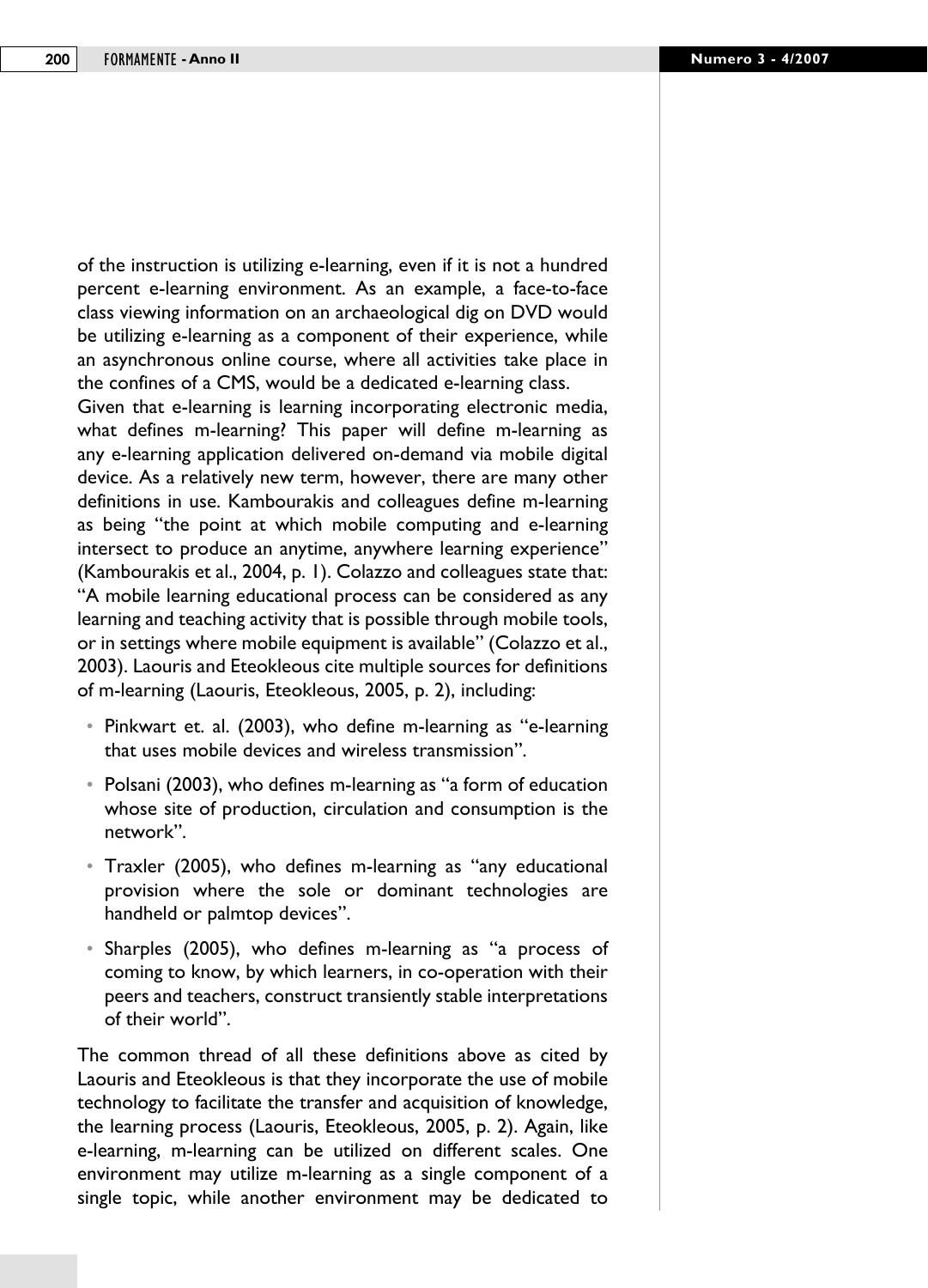using m-learning as the only means for learning. In either case, the technology applied will be mobile.

With both e-learning and m-learning defined, it is possible to see many similarities between the two processes. Most obviously, learning is a key component of both: the goal of the application, regardless of the technology utilized, is to engender the acquisition of knowledge by a learner. Also obvious is that electronic technology is used in both systems. Granted, there are differences in the types of devices, and the types of media used, but e-learning and m-learning are really studies in technology integration into educational environments. Clearly, the theories behind these two different forms of instruction are the same: the integration of technology can improve the learning experience. With such common goals and methods, then, why is it necessary to delineate m-learning from e-learning? The answer to that is in the very real differences between the two.

Kambourakis and colleagues' definition of m-learning is a good start to identifying the differences from e-learning: m-learning is, to an extent, e-learning, but e-learning is not necessarily m-learning (Kambourakis et al., 2004). What this means is that while, by definition, learning through mobile computing devices utilizes electronic media, and therefore meets the definition of e-learning, e-learning may or may not incorporate mobile devices, and, as such, may or may not meet the definition of m-learning. Georgiev and colleagues state this concept as: "The main difference between e-learning and m-learning is in the technologies used for educational content supply" (Georgiev et al., 2006, pp. 2-3). In many ways, m-learning acts as a partner to e-learning, providing learners with the opportunity to maintain involvement in their learning environment, while not accessible via static technological devices, such as desktop computers (Charmonman, Chorpothong, 2005). It is this unique connection that defines the difference between the two. M-Learning is a dedicated, special-purpose component of the e-learning world, that provides expanded opportunities and abilities to learners. As a special component, m-learning warrants its own definition and dedicated study into its creation and application, to provide the best facility to mobile learners.

Given that m-learning is a discipline unto itself, there are certain advantages provided in an m-learning environment that are not present in other kinds of e-learning. The primary advantage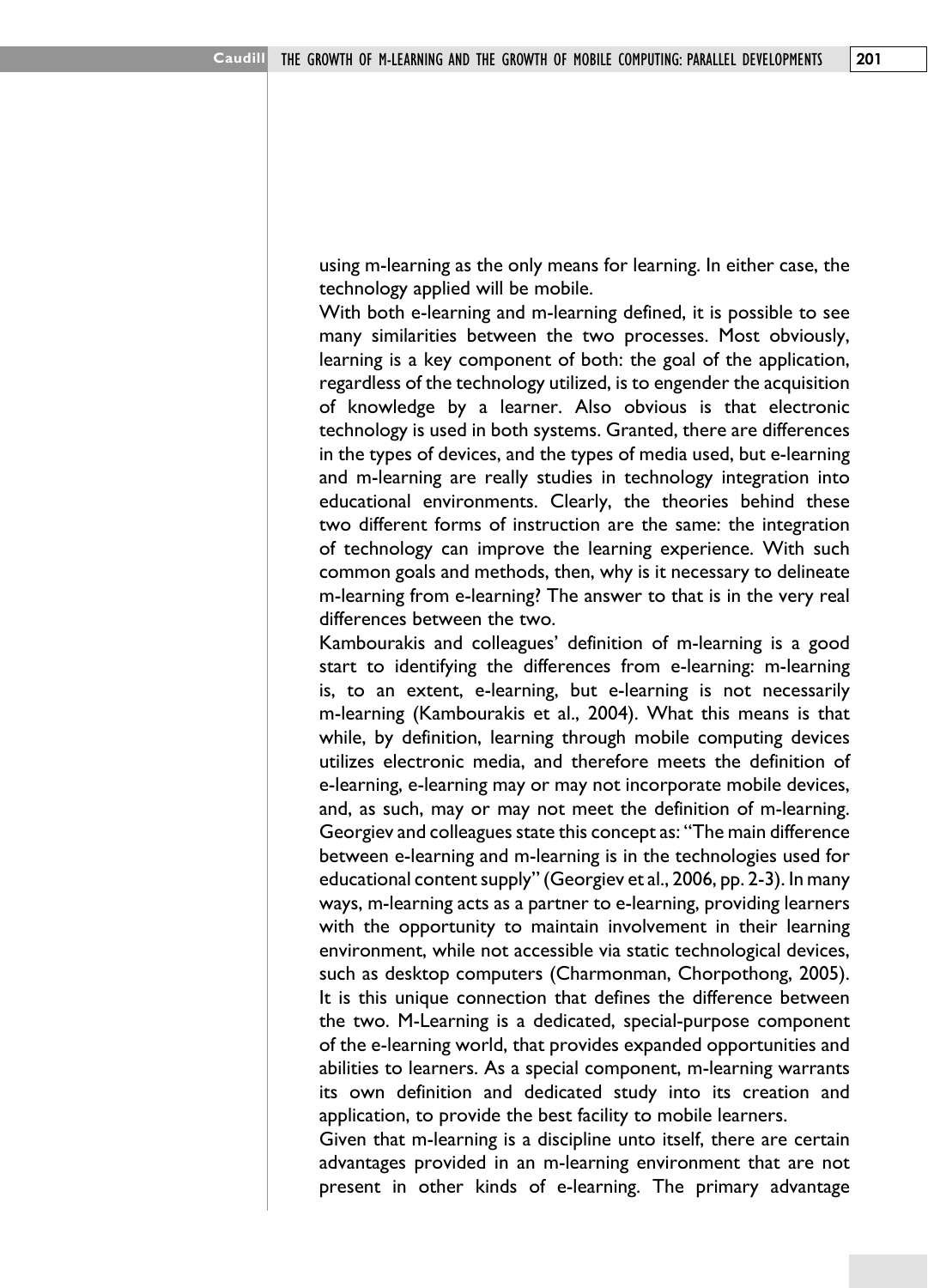of m-learning is to provide truly anytime, anyplace learning (Kambourakis, et. al., 2004; Ramshirish, Singh, 2006). What this means to the learners is that they are no longer constrained by static resources. A desktop computer, no matter how powerful or user-friendly, will always be limited by size, weight, and the need for power and network connections, via cables plugged into sockets, and ports that are not mobile.

In addition to being able to access resources from anywhere with a mobile device, this ease of transport has other advantages. Perhaps most notably, mobile devices provide users with an interface to their content that is both personalized and secure (Petrova, 2005). In the computing environments of many educational institutions or corporations, personalization is simply not a viable option for computer systems. Indeed, convenience is one of the identified benefits of m-learning technology (Parsons, Ryu, 2006). Because there are multiple users for each public machine, individuals are often unable to set up personal profiles for things as simple as *Post Office Protocol* (POP) or *Internet Message Access Protocol* (IMAP), access to e-mail accounts or bookmarks in browsers. While this may seem to be a minor inconvenience, it can quickly add up to large quantities of wasted time. The time required logging in, and finding specific pages, or accessing e-mail through a Web interface may even reduce the frequency of a person's access to the learning environment. Lack of access can adversely influence learners' experience in the environment. With mobile devices, these issues are eliminated. By carrying a personalized device, the user has media access tailored to best fit their personal preferences. This being the case, the user can quickly and easily access the resources they need, which may result in a higher frequency of access. Complimenting this advantage is the ability of m-learning to deliver, via these media sources, a personalized learning experience (Türker et al., 2006). Taken as a whole, m-learning delivers to the learner a flexible, easy-to-access learning resource, that can be tailored to their specific needs.

The advantages of m-learning can be summarized as being advantages of access. Whether it is a question of time, place, or simply convenience, ease of access streamlines the learning process for the learner. From an efficiency perspective, the less time spent managing resource access, the more time is available to capitalize on the value of those resources. These advantages do come at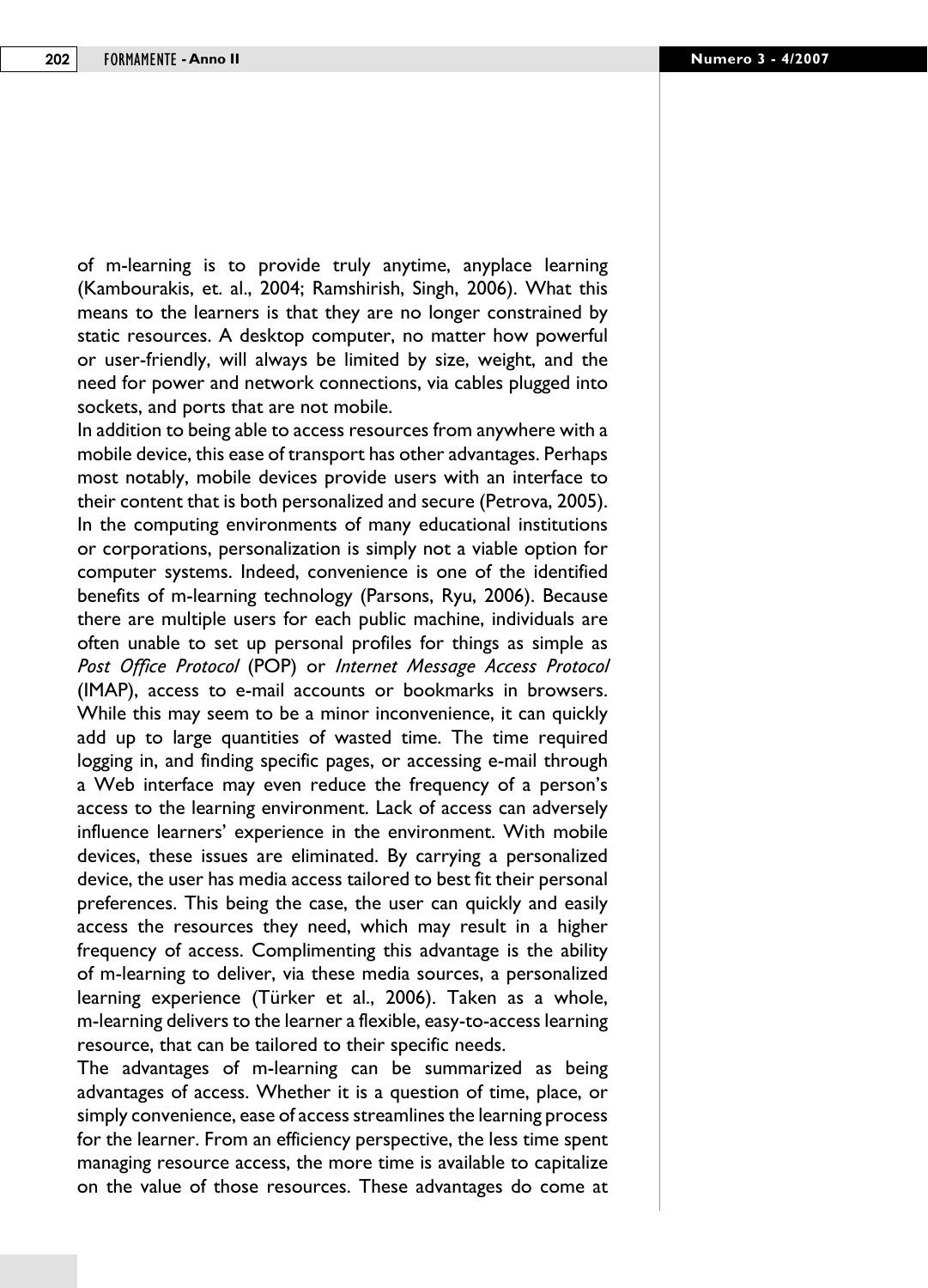a price, however. There are unique demands for designing and administering m-learning environments.

Because of the multiple technologies involved in m-learning, designing instructional content for this medium can be very challenging. The first demand for a successful application of m-learning is one of scale: without a saturation of the technology in the target audience, the system will fail (Viteli, 2000). The need for learners to have equal access to the technology is not significantly different from access issues for other teaching methods. A class Web-site is not helpful, if none of the students has Internet access, just as course notes distributed on CD are not helpful, if students do not have access to computers to access the CD. While the hardware and networking technologies of m-learning will be covered in a later section, the best *Short Message Service* (SMS) system or podcasting platform is useless, if learners do not have access to SMS-capable mobile phones or devices to play MP3 files. Thus, in planning m-learning integration, some difficult decisions have to be made. It is very dangerous to assume that all learners will have access to a certain type of technology, while at the same time mandating the purchase and use of what can be very expensive hardware can be a challenge as well. These issues have to be addressed in every individual environment, and addressed early, so that the m-learning environment can be properly planned and implemented. Closely connected to the issue of access is the issue of capability. While all users may possess a certain type of hardware, different models may have different capacities in terms of processing power, network access, or other features. Thus, when designing an m-learning environment, it is necessary to consider the content and format of the information being delivered, taking into account the users' locations, and the limitations of their devices (Lonsdale et al., 2003).

One of the possibly unexpected, but very real, demands of designing m-learning environments is to maintain the proper focus during the design phase. As the point of m-learning is to facilitate the acquisition of knowledge, it is critical to focus on the learner, rather than the technology, when working with m-learning pedagogy (Lonsdale et al., 2003). With such an intense focus on the capabilities of the new technology available to integrate into a learning environment, it is far too easy for a designer or instructor to put all of their time into the technical aspects of an environment. Similar to the issue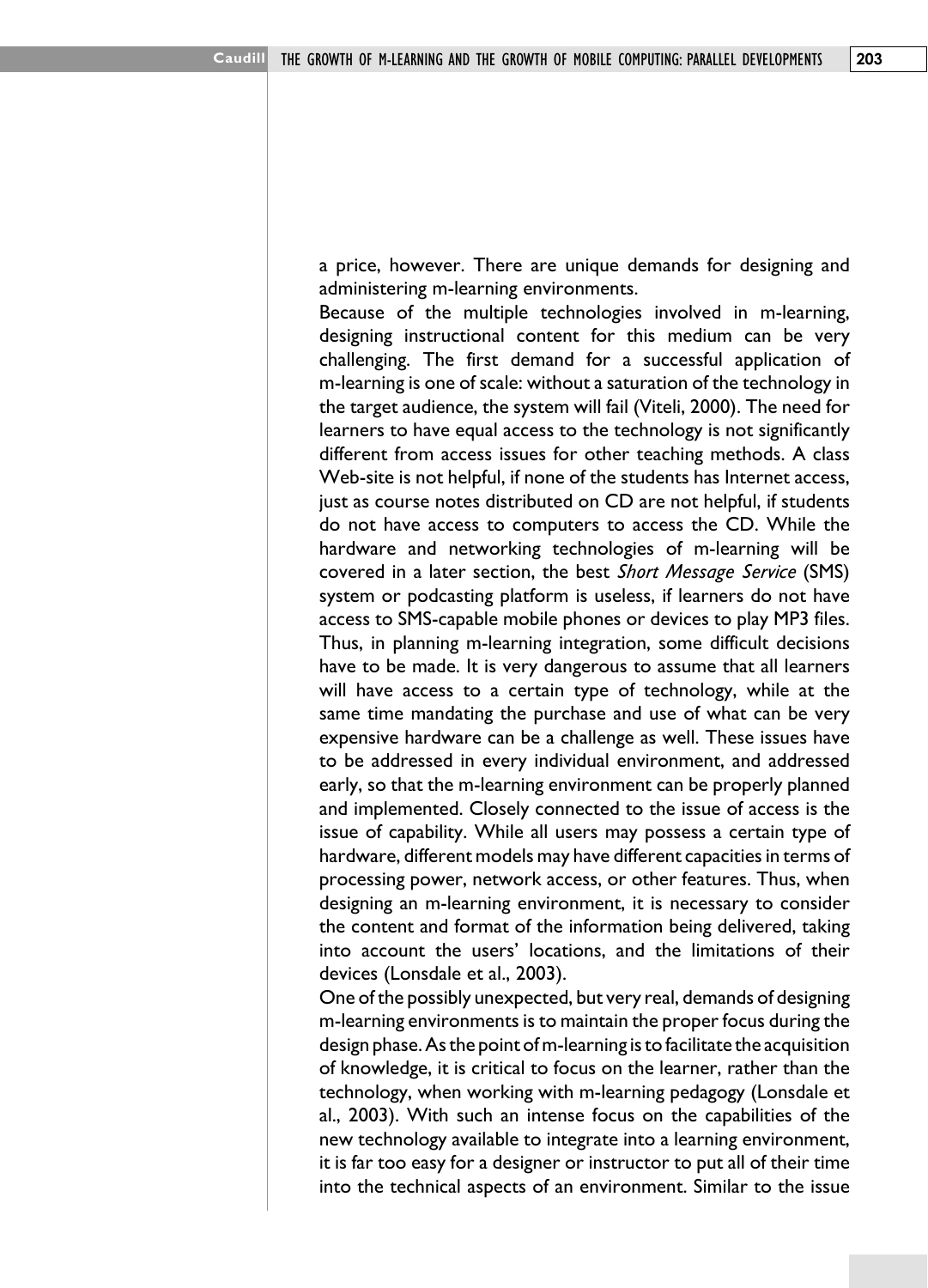of access to the devices themselves, the best system ever devised is of no use to the students, if it is too complicated for them to use. Therefore, the technical acumen of the intended consumers of the information must be considered, along with the technology access of the group. More and more, the degree to which this consideration matters is changing, in relation to the intended audience. Current traditional undergraduate students are coming in, as what are referred to as digital natives, who can seamlessly integrate technology into their daily practice, while older students, referred to as digital immigrants, cannot (Cobcroft et al., 2006). Two good rules of thumb are that users are rarely at the same level as designers, and that just because something can be done, this does not necessarily mean that it should be done.

## **M-learning technology**

With these design requirements in mind, the available m-learning technologies can be explored. The broad categories include PDAs, mobile phones, and MP3 players. The start of this discussion involves defining what m-learning devices are. The *Hardware* section will explore details of each device, but what categorization defines these devices? Generally, mobile devices can be defined as electronic devices that are small enough to fit in a shirt or jacket pocket. Mellow states that: "This would include such devices as mobile phones, *Portable Digital Assistants* (PDAs) and *iPods*. It would not include laptops, as, while they are portable, they are not mobile. Mobile devices should fit in your pocket" (Mellow, 2005, p. 1). In relation to the widespread availability of these devices, Petrova says that: "In the near future, mobile communication devices will exceed the number of personal computers" (Petrova, 2005, p. 1). Finally, Trifonova and Ronchetti define mobile devices as follows: "By mobile device we mean PDA and digital cell phone, but more generally we might think of any device that is small, autonomous and unobtrusive enough to accompany us in every moment of our every-day life, and that can be used for some form of learning" (Trifonova, Ronchetti, 2003, p. 1).

It is interesting to note that these definitions, by default, eliminate notebook computers from classification as mobile devices. As Mellow stated, there is a distinct difference between portable and mobile (Mellow, 2005). The prime characteristic of mobile devices is that they are carried on a regular, if not constant basis.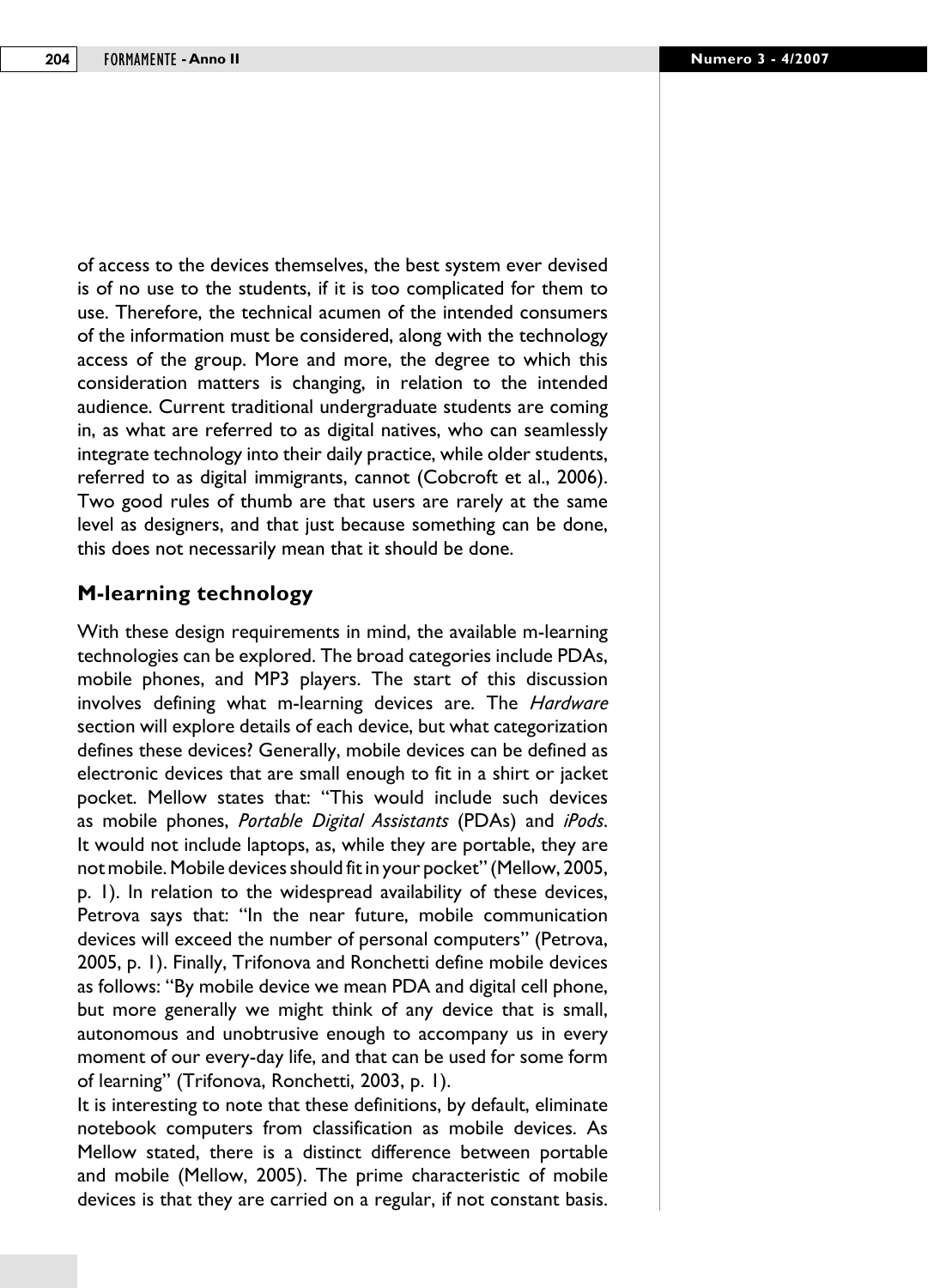The old routine of picking up car keys and wallet every morning has for most people expanded to include, at least, a cell phone, if not a PDA and MP3 player as well. It is this constant access to the devices that drives m-learning as a viable delivery system.

In order to be different from other forms of distance learning, and in order to function at all, mobile learning has to be exactly that: mobile. Mellow quotes Oblinger as saying that today's learners are "digitally literate, always on, mobile, experimental, and community-oriented" (Mellow, 2005, p.2; Oblinger, 2004). The mobility of m-learning takes advantage of an entire population that maintains their connectivity through digital devices; they are involved with it all day, every day, and are comfortable with its use (Charmonman, Chorpothong, 2005). This cultural phenomenon leads to what Woukeu and colleagues identify as the goal of m-learning: "The ultimate objective being for learning to become an integrated part of our daily life, that is no longer recognized as learning at all" (Woukeu et al., 2005, p. 2). It is mobility that drives m-learning as a product. Because learners are connected to digital media devices at all times of their day, and are comfortable accessing information through these devices, they no longer require a particular location or environment to review educational material. Learners not only do not need a classroom, they do not even need a table to set up their notebook computer, or enough elbow room on a train or bus, to get into a comfortable typing position; their thumbs or a stylus have supplanted the need to type on a traditional keyboard. Working hand-in-hand with the physical mobility of the devices is the virtual mobility of networking. No device, no matter how powerful or portable, can deliver educational material, if it does not have access to that material. Thus, mobile networking is a key component of the m-learning environment. The connectivity allowed by mobile networking gives learners not only access to static instructional materials, but to dynamic discussion environments, and updated information from an instructor. Taken to the farthest extreme, anytime, anyplace learning becomes all-the-time, everywhere learning. With these parameters of mobility defined, it is time to examine the mobile devices themselves in detail.

### **Mobile hardware**

Probably, the first device that comes to mind, when mobile hardware is discussed, is the PDA. These devices offer many of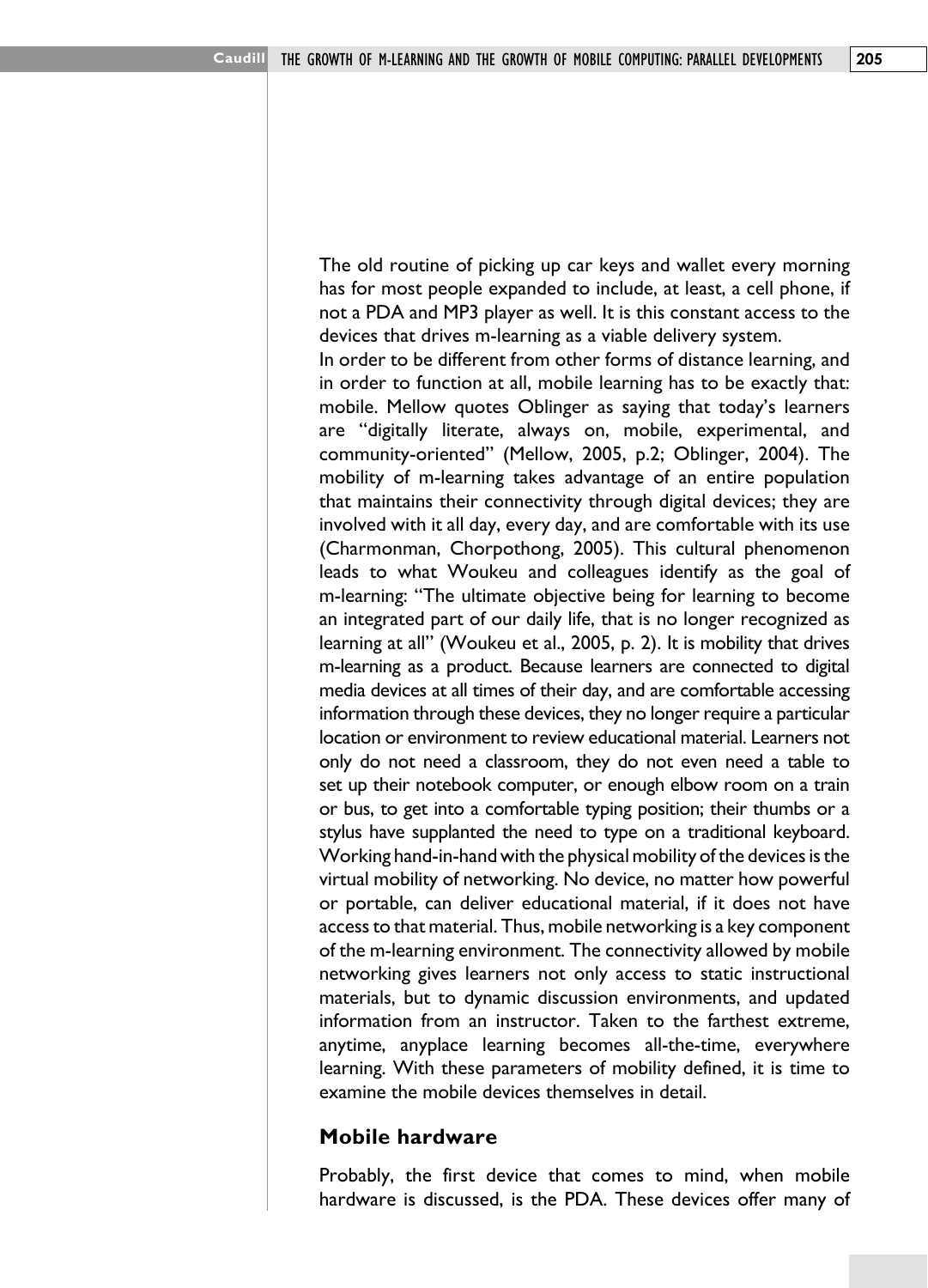the features of a full-size laptop computer, but in a package that fits in a pocket. As discussed, mobility is a primary component of m-learning hardware, and few devices offer the combination of mobility and features that the PDA does.

From the start, the PDA experience lends itself to being ideal for the m-learning environment. Whether a *Palm* or *PocketPC* operating system, a PDA will start up almost instantly, as opposed to the boot process that is required for a larger computer. This advantage by itself is a significant one: if a learner wants to check e-mail, or reply to a message board, while in-between appointments, the time spent booting up and shutting down a traditional computer platform is a very real deterrent, the PDA interface eliminates that wasted time.

Once the PDA is active, it provides a wide variety of applications that in the past were not available on mobile devices. Andronico and colleagues investigate three areas of applications using PDAs in the m-learning environment (Andronico et al., 2003, p. 3):

- 1. The use of PDA as an enhanced organizer, by uploading/downloading data with the central system, in order to align, periodically or on-demand, the agenda of the user (teacher, student, or other actors of the system) with all the academic appointments. This will imply the integration of the data schema of the agenda software of the portable device with the data coming from the central system.
- 2. The browsing of newsgroups managed by the central Learning Management System (LMS) on the PDA screen, in case the user has no keyboard attached to the portable device, or the full interaction with the newsgroup, in the other case.
- 3. The browsing of the LMS Web pages, where it is possible to download the educational material, and consult it with specific viewers (at the moment, those related with the Office suite and with Acrobat PDF format).

The first area, used as an enhanced organizer, speaks to the origins of PDAs as electronic date books and rolodexes. Prior to networking technology, the PDA was primarily a mobile data storage system, maintaining calendars, phone numbers, and other personal and business information for the user. With networking capability and shared calendars, the PDA can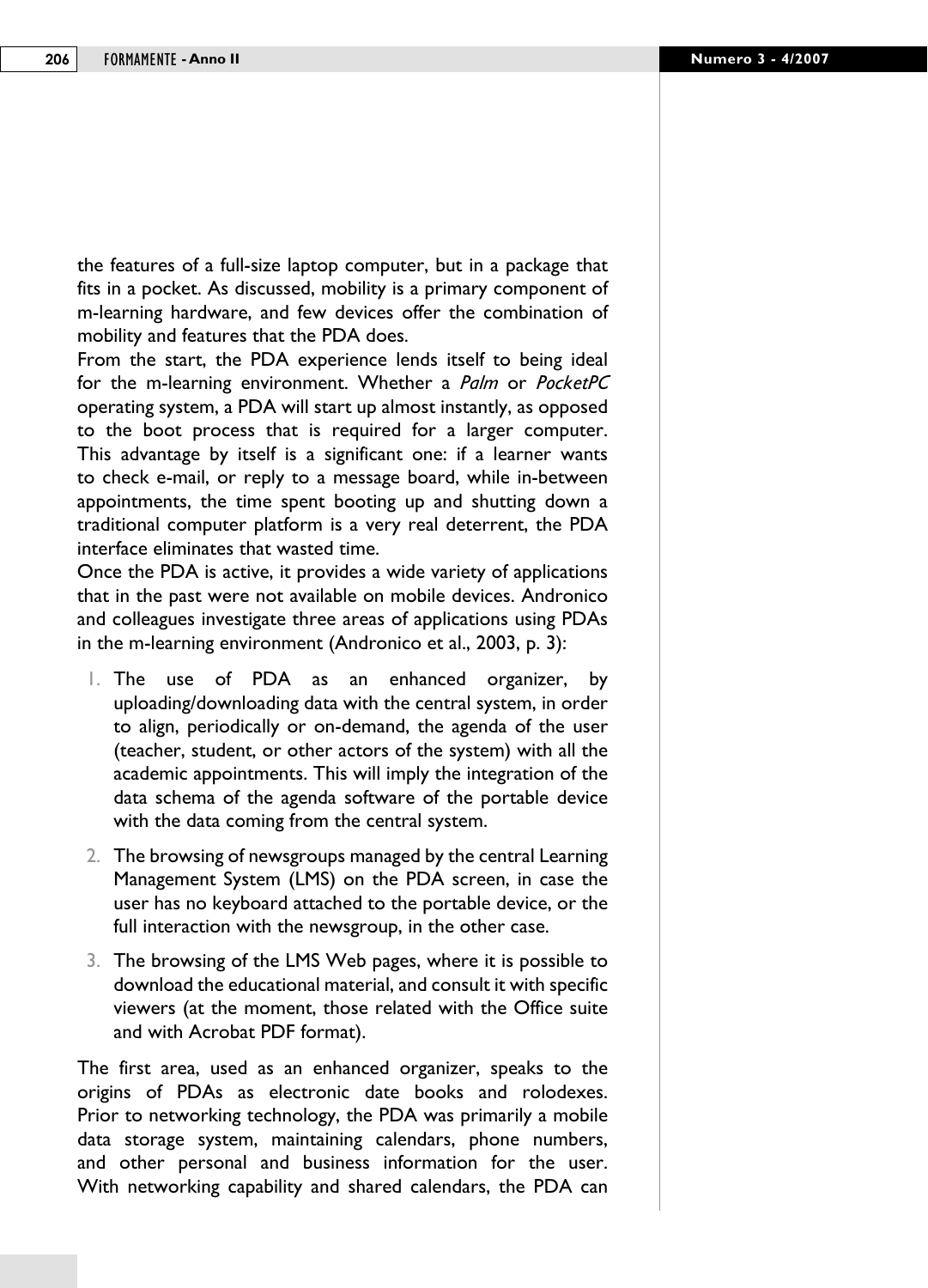apply this use to the m-learning environment, by facilitating the schedules of multiple people, with the goal of achieving a learning objective. As anyone who has been through a post-secondary degree, and particularly a graduate degree, knows, scheduling time to meet with a busy professor, or to assemble a project team, to work on a class assignment, can be difficult at best, and, at times, it borders on the impossible. By providing a live-update, shared calendar environment, the networked PDA can facilitate arranging these meetings that are so critical to learning. Like many of the things seen in m-learning, and with technology in general, meetings are not a new or unique tool, but the technology improves the efficiency of arranging the meeting, therefore saving time for the individuals, and sparing that time for some other purpose.

Andronico and colleagues' second case, the engagement of a Learning Management System (LMS), connects directly not only to m-learning, but e-learning as well. As a digitally delivered instructional media, the LMS is well established as a component of distance or blended instruction. What takes the LMS from e-learning to m-learning is the application of mobile technology, in this case, the PDA. With a mobile network connection, the user can access the LMS in live time, and view updates, assignments or discussions. While it is true that the lack of an attached keyboard may inhibit full participation, devices are improving to a level where, even when using the stylus as an input tool, it is possible to compose messages with practice. For a more user-friendly data entry environment, many manufacturers are also offering thumbpads, small keyboards designed to be used by a user's two thumbs, while the device is held in the hands, that will dock with PDAs that do not have such an entry device included in their construction. In either case, a learner has the ability to participate in discussions from virtually any location, at any time, and the educational environment is maintained as a dynamic, active exchange of ideas (Andronico et al., 2003).

The final of Andronico and colleagues' three points relates to the downloading and accessing of course materials (Andronico et al., 2003). Again, this type of function was not long ago limited to only computers, but the PDA platform has become much more capable. Once linked into wireless networks, PDAs can now read and even edit traditional Office and PDF files (Savill-Smith, 2005). With this level of functionality, a user can truly access all of the resources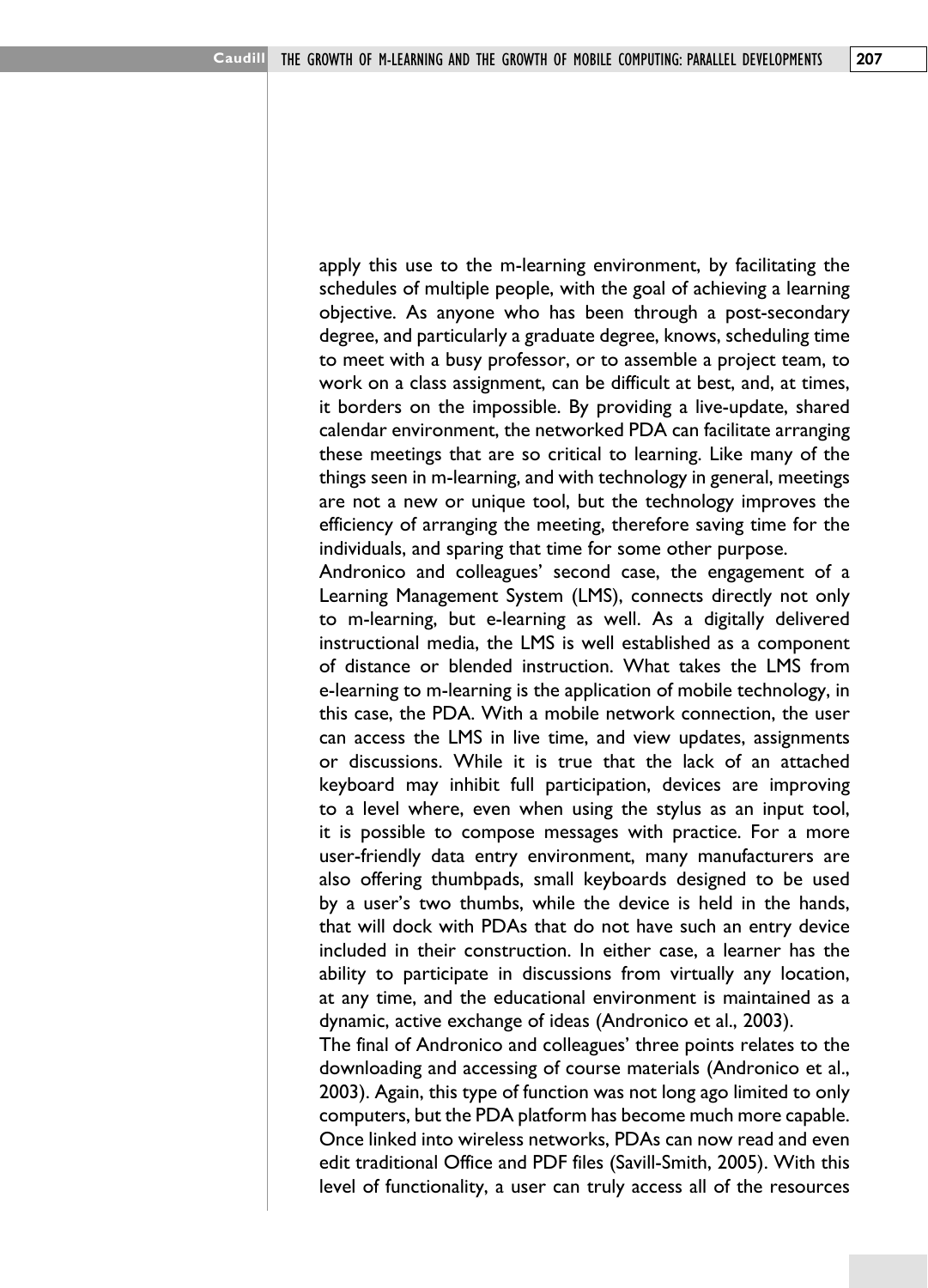that would be available to their computer-bound colleagues. It will likely not be long, before the mobile device is simply another computing platform, without a clear distinction between the desktop or laptop, and the palmtop (Qingyang, 2003).

The only potential drawback to the use of PDAs is their lack of processing power, relative to a laptop or desktop computer. Baek and colleagues say that: "Mobile devices have the shortcomings of small screens, low processing speed, and limited storage, while they can provide very specific learning materials for an individual learner, with mobility at any time" (Baek et al., 2004, p. 2). While this is true, the technology is changing at a rapid rate. To put the current state of PDA power in perspective, the author completed the first year of business school in the year 2000, with a laptop computer that had a 166Mhz processor. The author's current PDA, not the most powerful on the market, has a 312Mhz processor. While laptops will almost always hold the advantage in processing power, it is important to remember just how little power is really required to use common applications like word processors and document viewers. Also, memory capacity is changing rapidly, as most PDAs accept *Secure Digital* (SD) or other memory cards, and the capacity of these cards is constantly improving. Where the power and capacities of mobile devices are really being seen as issues is at the design stage of m-learning media. Because there are so many differences among different mobile devices, it is critical for m-learning media designers to know what kind of hardware platforms their intended audiences are working on (Georgiev et al., 2006).

Outside of the PDA realm, another mobile technology finding success in m-learning is the use of SMS messaging on mobile phones. SMS allows learners to access text information, and exchange messages and information, via their mobile phones. This provides the learner with access to the learning environment anywhere they can receive a mobile phone signal, and utilizes a device that they will likely be carrying every day, even in the absence of an m-learning requirement to do so. Mellow cited the advantages to SMS as being "…true flexibility to control the time, place and pace of their learning, specificity of content, tutor-constructed study aids, designed for those areas that are 'challenge-to-learn' concepts, using technology that is engaging and totally comfortable for the student, non-threatening, private availability of on-demand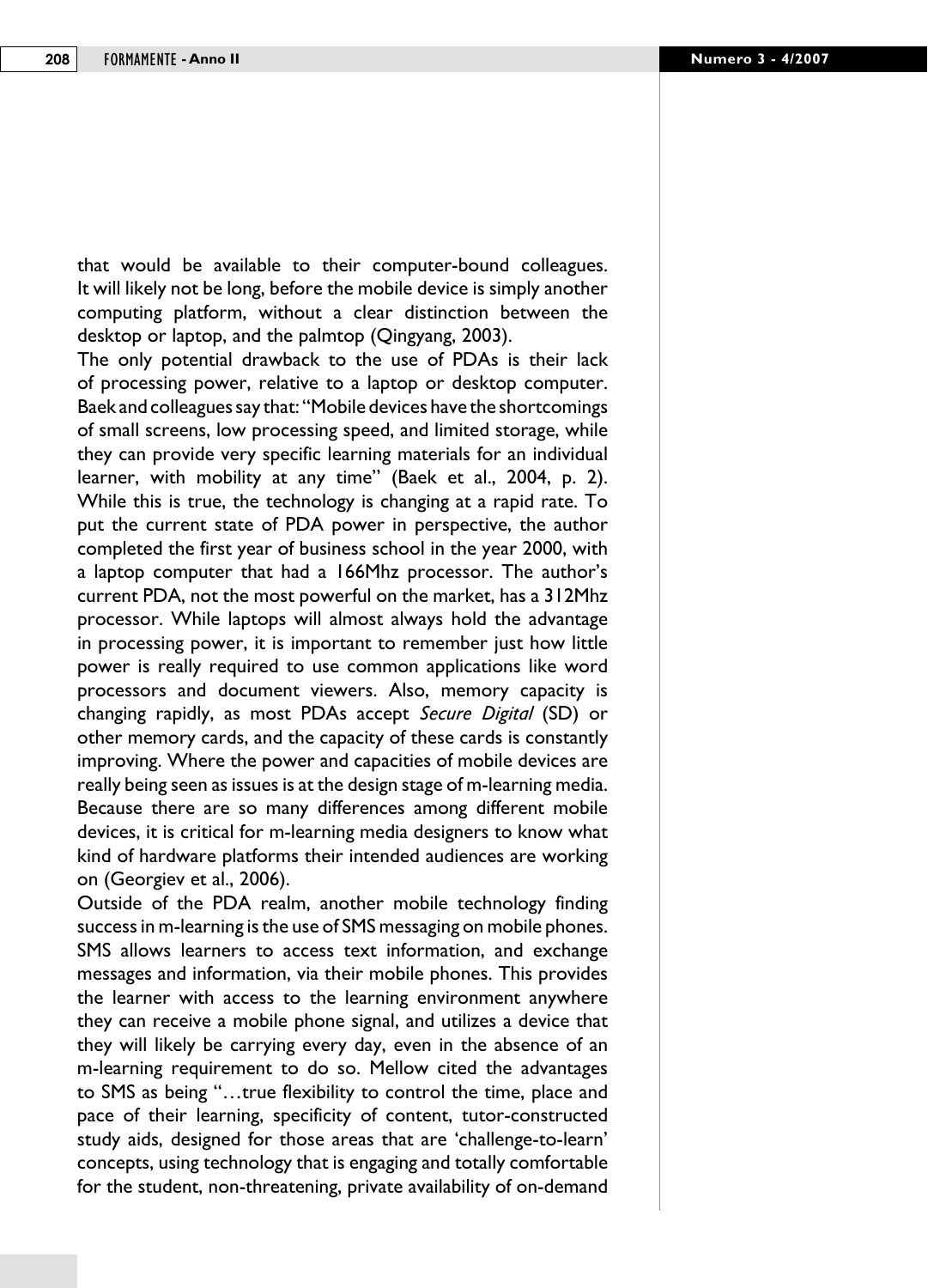#### study support" (Mellow, 2005, p. 5).

There are three possible models of information exchange via SMS: one that involves the educational institution sending out information on their schedule; one in which the student requests information as they need it; and a third where the student is involved interactively with the environment (Mellow, 2005). The most immediate difference that is apparent between the SMS model and that of an LMS is that there is not a set of available information resident on a server for students to access on-demand: a process must be initiated to transmit the information to a recipient. While this may not be the ideal model for some applications, for others it is a very good fit. Messages regarding class changes, reminders of upcoming deadlines, or questions and responses involving specific course material could all be excellent uses of SMS. Because of the constant presence of a mobile phone, all individuals involved in the system are likely to receive and respond to SMS messages more quickly, and possibly more reliably, than they are to e-mail. Again, the application of technology to the m-learning environment is facilitating all the time, everywhere learning. The third and final unique hardware category to consider is the MP3 player. These devices store and play digital audio files that, in the case of m-learning applications, are commonly referred to as podcasts. The 'podcast' term comes from the popular Apple MP3 player, the *iPod*. The term itself is somewhat of a misnomer, however. Any device that can play MP3 files can be used to listen to podcasts, not just the *iPod* device.

Most podcasts consist of an audio file that conveys information on a given topic. In many ways, this is simply a recorded lecture that is made available on-demand to learners, and in some cases, it actually is a recording of a lecture that was originally delivered live. Recently, however, podcasts have begun to evolve in response to improved MP3 players. Many of these devices now offer the option of displaying a slideshow of static digital image files, or even playing digital video. Using this technology, podcasts can include traditional slides to accompany a lecture, or even a video file of the lecture, where sample problems or other information can be viewed, as it is written out to accompany the audio of the lecture. In a dramatically short time, podcasts have advanced from simply theory to a fully-developed instructional tool, utilizing not only audio, but also image and video files. For users, podcasts have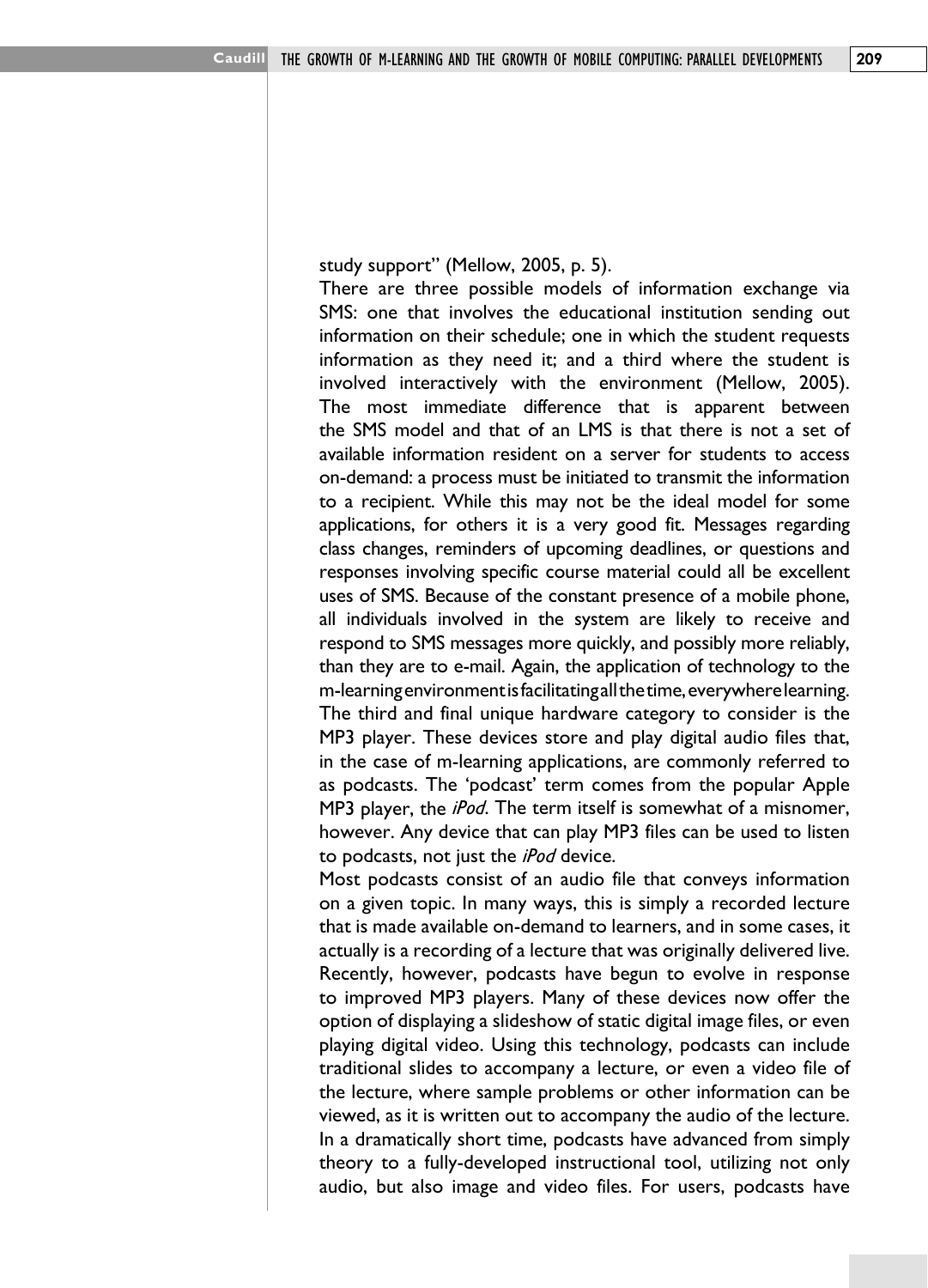become much more popular as a tool to download audio files of lectures and tutorials (Oloruntoba, 2006).

Having examined the individual devices that are prevalent in m-learning, it is important to note that single-use devices are not necessarily a reality anymore. While dedicated PDAs, mobile phones and MP3 players can certainly be purchased, there is an increasing cross-over of functionality between them.

More common than anything else is the inclusion of an MP3 player in another device. Very few new PDAs lack a headphone jack and MP3 playing capability, and an increasing number of mobile phones are embedding this functionality in their devices as well. In application, this indicates that incorporating m-learning technologies in the form of podcasts, particularly audio-only podcasts, may capitalize on the greatest saturation of available technology in the population. Also, if an organization plans to utilize m-learning technologies that require a PDA, it is helpful to recognize that with virtually any current PDA having the capability to play podcasts, the use of any PDA-based m-learning technology can be coupled with podcasting, thereby delivering multiple media streams, via a single piece of hardware.

The other increasingly common combination of mobile devices is that of the PDA phone. Several mobile phones currently integrate a PDA platform into the handset, thus providing the user not only with a mobile phone, but also a mobile computing platform. With these devices, it is possible to combine not only PDA and MP3 functions, but SMS messaging applications as well. In an environment, where users can be required to purchase a given device, a PDA phone can incorporate all the aspects of m-learning into a single hardware package. Pedagogy of each organization will determine if it is reasonable to require such capacity, but the technological capability does exist, if it appears useful in the proper situation.

#### **Mobile networking**

For mobile hardware to engage in the mobile learning environment, it is necessary for these devices to have access to m-learning content, often located on a network resource. If the mobile device was limited to working at a location, where a network cable could be plugged in, then its use would no longer be mobile, regardless of how small the device itself is. The second half of technology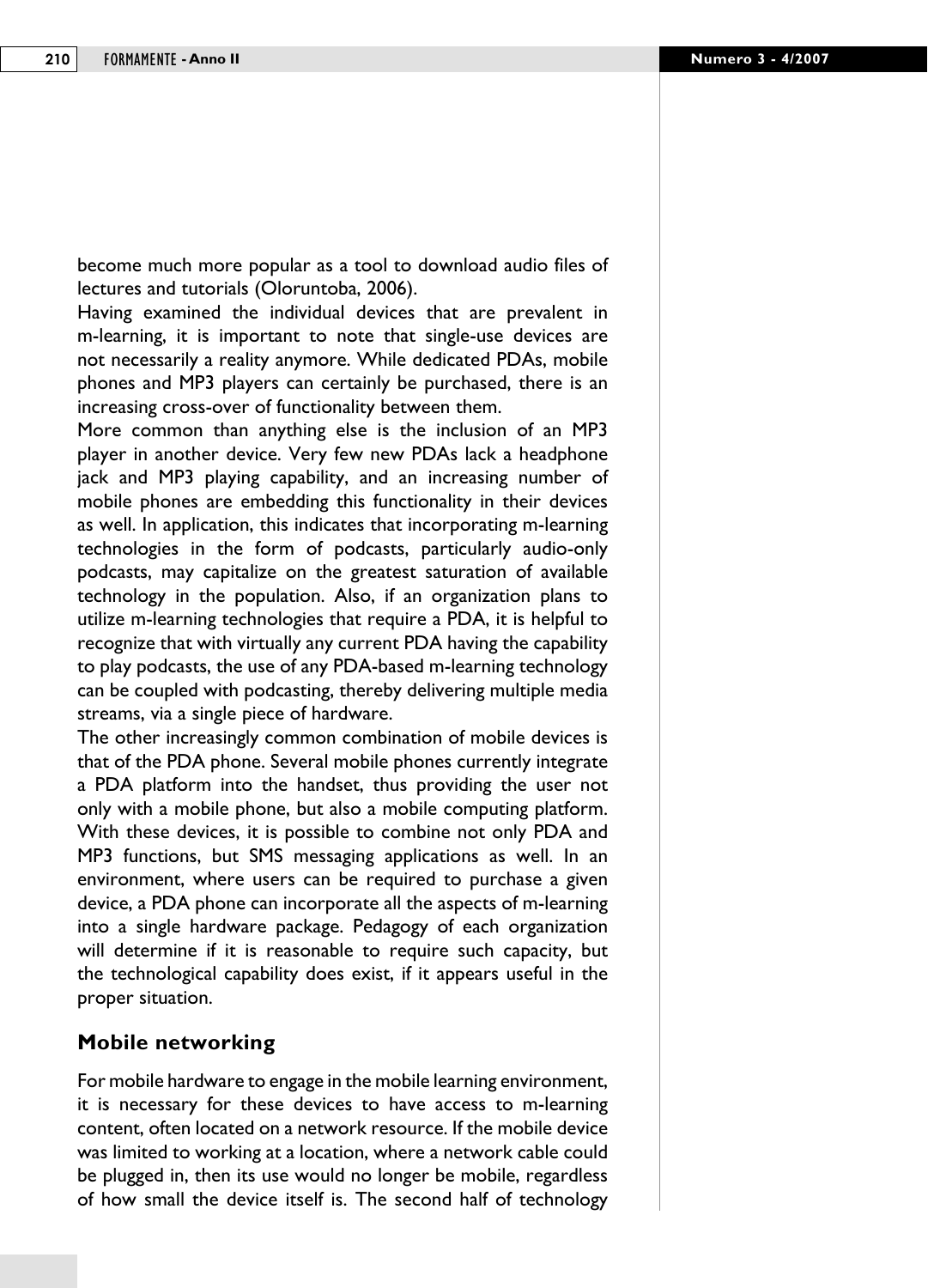mobility has been the rise in mobile networks. The combination of mobile hardware with mobile technology is what allows this phenomenon to progress.

Perhaps the most prevalent and most widely recognized mobile networking technology is the IEEE 802.11 specification, commonly called *Wi-Fi*. *Wi-Fi* works by using a series of access points, which are transmitter/receiver stations, that wireless devices can connect to, via their own *Wi-Fi* networking card. Initially seen as external cards, that were used in a *Personal Computer Memory Card International Association* (PCMCIA) slot on laptops, *Wi-Fi* networking devices are now being integrated into standard-size PDAs, and even smaller platforms, such as mobile gaming devices. If a mobile device does not have a built-in *Wi-Fi* card, there is a wide variety of add-on cards available, some small enough to fit into the SD slots on handheld devices. Thus, many devices not originally configured to access wireless networks can be converted to do so. There are two widely used standards: 802.11b (b), which transmits at 11 Megabits per second (Mbps), and 802.11g  $(g)$ , which transmits at 54 Mbps. Both of these common standards are interoperable, meaning that a g device can operate at a slower speed on a b network, and a b device can access a g network. Most devices today that include built-in *Wi-Fi* connectivity are using either the g or b standard, as are most publicly accessible *Wi-Fi* access points, which are referred to as hotspots.

The hotspot phenomenon has rapidly expanded to provide coverage to many public places (Balachandran et al., 2003). This gives m-learning students and instructors the freedom not only to work at a wide variety of locations, but also to deliberately choose comfortable locations, such as a favourite coffee shop, from which to work. Thus, m-learning participants cannot only work on the move, but they can also work from a good environment, that may not be available to someone tied to a desktop or landline networked laptop. The other side of the *Wi-Fi* connectivity issue is the possibility for groups to meet and connect to each other, via what is referred to as an *ad-hoc* wireless network. This does not require an access point, as it does not necessarily connect users to the Internet - it just allows users to connect to each other via *Wi-Fi*. In the event that participants in an m-learning course meet, in a physical location, to work on a group project or just to discuss the course content, they can avoid the need to print notes on paper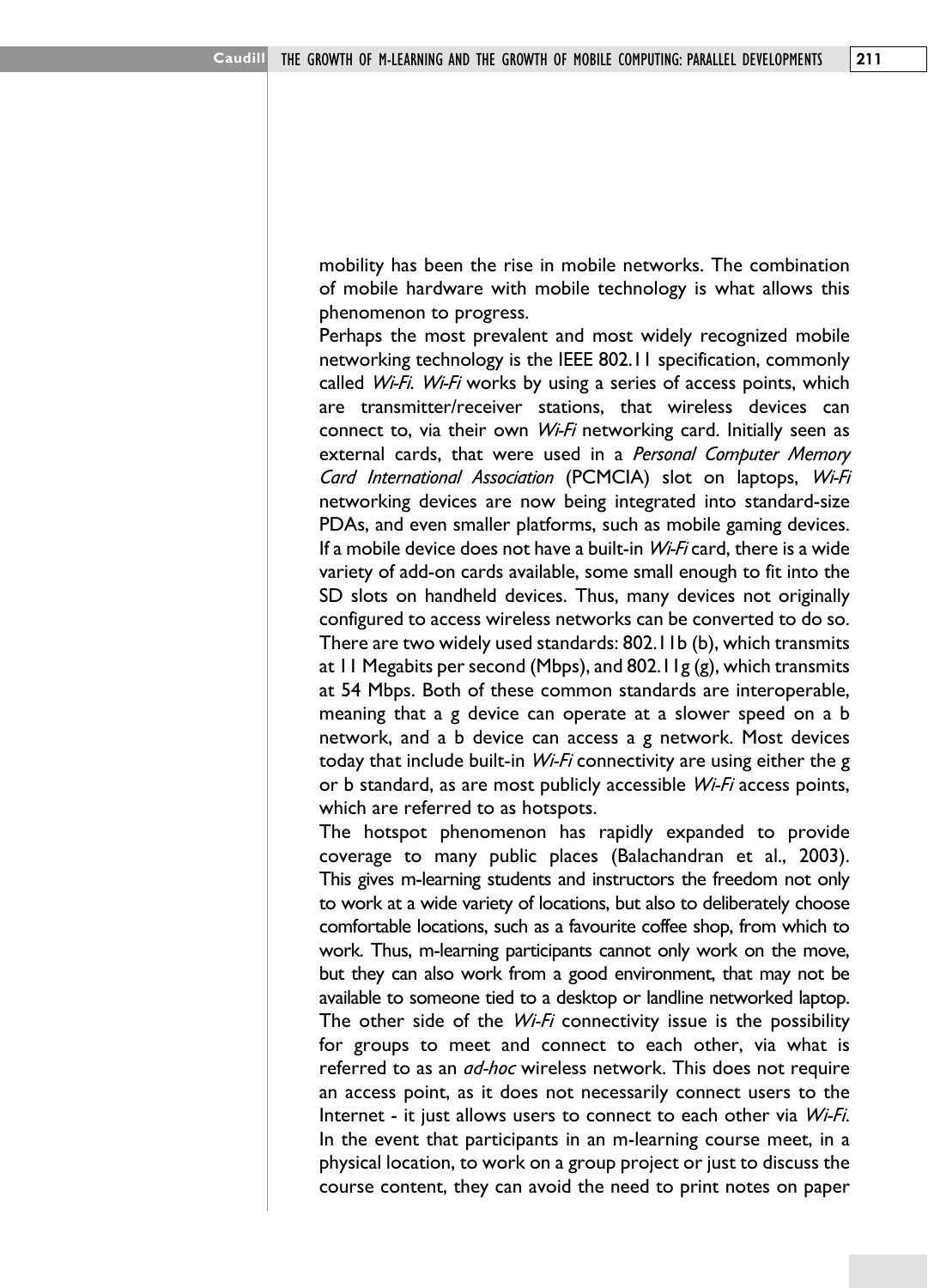or e-mail documents ahead of the meeting, even if they are at a location that does not have an accessible hotspot. Once together, they can create an *ad-hoc* network, and exchange electronic documents wirelessly, even without a service provider.

The question of device-to-device networking brings up a second wireless networking standard, this one being IEEE 802.11.1, commonly called *Bluetooth*. Commonly seen as a networking technology, *Bluetooth* connects hardware devices to each other. Perhaps the most commonly witnessed application of the technology today is the *Bluetooth* headset, which wirelessly connects a headphone and microphone to a mobile phone. While in wide use for this purpose, *Bluetooth* can also be used to transfer data between devices, synch PDAs and mobile phones with other devices for data backup, and even access *Bluetooth* network portals to the Internet. *Bluetooth* is a much shorter-ranged technology than *Wi-Fi*, and because of that it is rarely used for hotspots, but it is very useful for device-to-device communication. In the m-learning environment, this would be useful for sharing data between devices. As an example, an m-learning system utilizing SMS messaging would transmit messages to a learner's mobile phone. With a *Bluetooth*-enabled phone and PDA, the learners could transfer that message from their phone to their PDA wirelessly, and store and access the information from that device, at a later time. Because of its relatively new presence in the market of mobile technology, *Bluetooth* probably does not have a fully-developed application set at the time of this writing, and it bears watching to see what new uses may be beneficial to the m-learning environment.

The final two mobile networking technologies are connected to mobile phones: SMS and cellular broadband. SMS is a data transmission option, that allows the sending and receiving of short messages via mobile phone. This does require a mobile phone to use, but has the advantage of not being tied to hotspots like *Wi-Fi* technology, and the messaging is accessible anywhere the user has a mobile phone signal.

Also seen most often on mobile phones, but far more fully featured, is the cellular broadband network. Cellular broadband provides full Internet access to a mobile device, most frequently a mobile phone, via wireless cellular network. Coverage at the time of this writing is still more limited than cellular phone coverage, but it is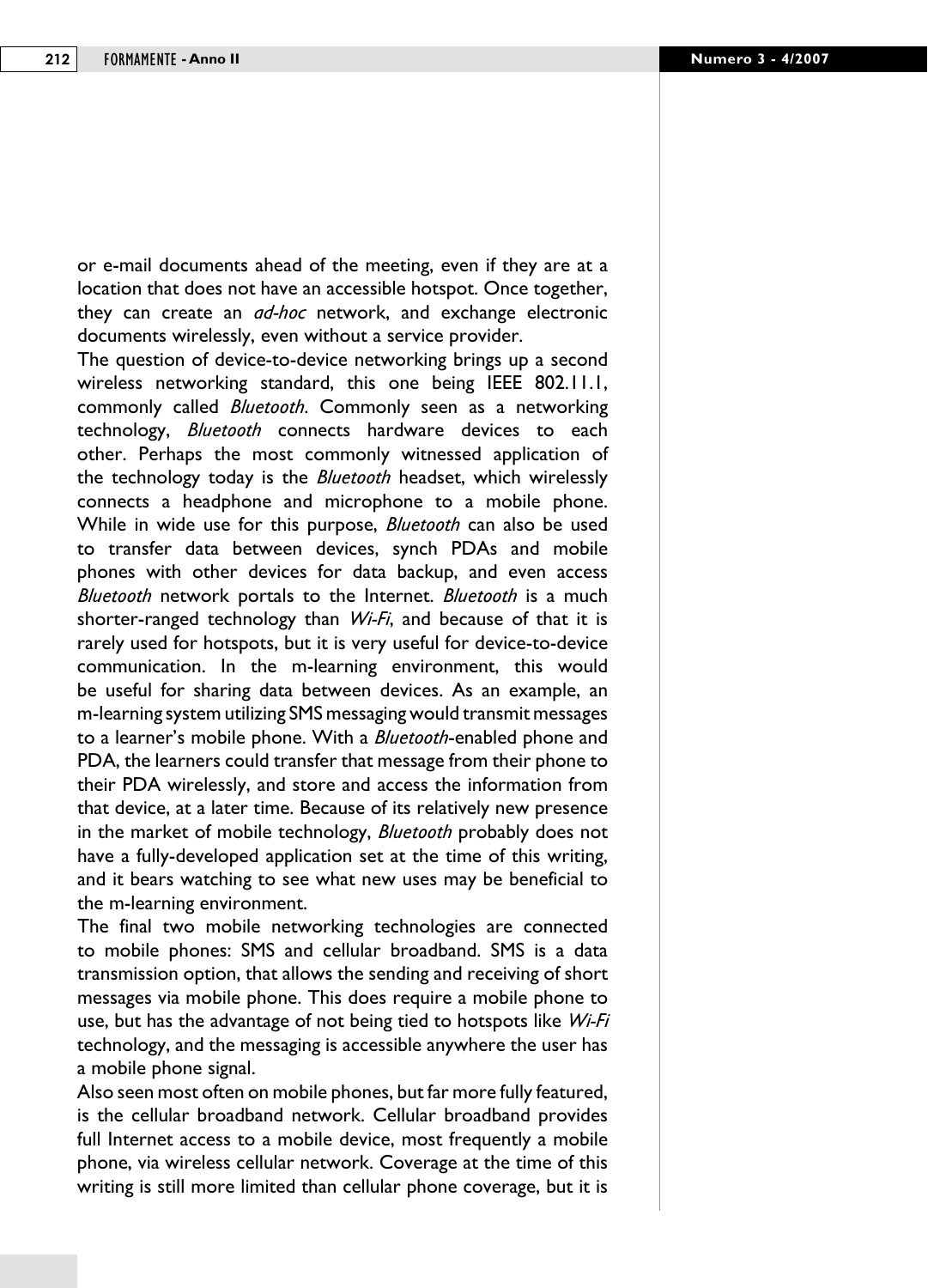growing daily, and encompasses most urban areas in the United States. First seen on mobile phones, it is now possible to access a cellular broadband network via a variety of devices, through the appropriate expansion cards. Basically, this technology provides the user with *Wi-Fi* capabilities, without the need to access a hotspot. Its applications in m-learning are much the same: it provides Internet access on mobile devices. In the future, it will be interesting to see if cellular broadband builds a customer base to rival *Wi-Fi* for mobile networking applications.

# **Conclusions**

Mobile technology, both hardware and networking applications, is a necessary component for the existence of m-learning. As instructors and designers, practitioners of m-learning need to be fluent in the use of these technologies, and cognizant of what technologies their learner population has access to. Application of specific pedagogical theories is directly connected to the technologies in use in an m-learning system, and as such, design of m-learning environments demands a system approach, where development accounts for all aspects of the environment. As technology continues to improve and innovate, the options open to m-learning will expand; the key is to focus on the fact that the goal of m-learning is to facilitate learning, no matter what form the delivery may take.

#### **References**

Andronico Alfio, Carbonaro Antonella, Casadei Giorgio, Colazzo Luigi, Molinari Andrea, Ronchetti Marco (2003), *Integrating a multi-agent recommendation system into a Mobile Learning Management System*. Paper presented at the Artificial Intelligence in Mobile System Conference, Seattle, WA, USA, 12 October, http://w5.cs.uni-sb.de/~krueger/aims2003/camera-ready/carbonaro-4.pdf

Baek Young Kyun, Cho Hyun Jung, Kim Bo Kyeong (2004), *Uses of learning objects in a wireless Internet-based learning system*. Proceedings of the International Conference on Computers in Education, Melbourne, AUS, 30 November-3 December, V. 2, pp. 898-900,

http://ieeexplore.ieee.org/iel5/8445/26602/01186107.pdf?arnumber=1186107

All URLs checked December 2007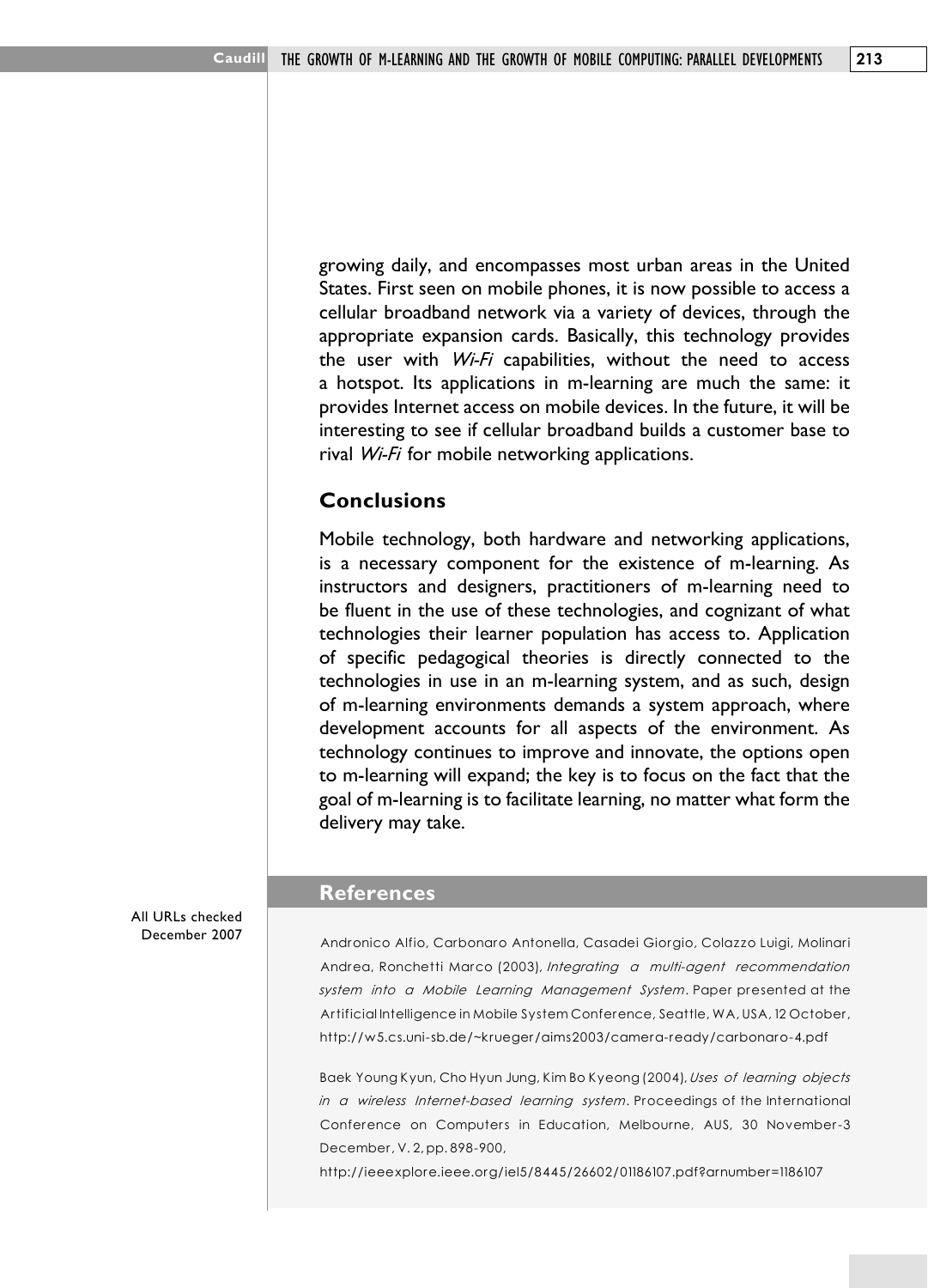Balachandran Anand, Voelker Geoffrey M., Bahl Paramvir (2003), *Wireless hotspots: current challenges and future directions*. Proceedings for WMASH'03, San Diego, CA, USA, 19 September, pp. 265-274 http://research.microsoft.com/~bahl/Papers/Pdf/monet05.pdf

Cobcroft Rachel, Towers Stephen, Smith Judith, Bruns Axel (2006), *Mobile learning in review: opportunities and challenges for learners, teachers, and institutions*. Proceedings of the Online Learning and Teaching Conference, Brisbane, AUS, 26 September

https://olt.qut.edu.au/udf/OLT2006/gen/static/papers/Cobcroft\_OLT2006\_paper.pdf

Charmonman Srisakdi, Chorpothong Natanicha (2005), *Digital lifestyle and the road ahead*. Paper presented at the 4th International Conference on e-Business, Beijing, China, 5-9 December, in "Special Issue of the International Journal of the Computer, the Internet and Management", V. 13, n.SP3, pp. 2.1-2.8

http://www.charm.ksc.au.edu/SCPaper/Digital%20Lifestyle%20and%20the%20 Road%20Ahead.pdf

Colazzo Luigi, Molinari Andrea, Ronchetti Marco, Trifonova Anna (2003), *Towards a multi-vendor Mobile Learning Management System*. Proceedings for the World Conference on e-Learning in Corporate, Government, Healthcare, & Higher Education, Phoenix, AZ, USA, 7-11 November, pp. 2097-2100

http://www.science.unitn.it/~foxy/docs/Towards%20a%20multi-vendor%20 Mobile%20LMS%20(long).pdf

Frohberg Dirk (2006), *Mobile learning is coming of age: what we have and what we still miss*. Proceedings for DeLFI 2006, Darmstadt, Germany, 11-14 September http://www.ifi.unizh.ch/im/fileadmin/user\_upload/personen\_ downloads/2006\_DELFI\_Darmstadt\_MLearn\_Framework.pdf

Georgiev Tsvetozar, Georgieva Evgeniya, Trajovski Goran (2006), *Transitioning from e-learning to m-learning: present issues and future challenges*. Proceedings of the 7th ACIS International Conference on Software Engineering, Artificial Intelligence, Networking, and Parallel/Distributed Computing, Las Vegas, NV, USA, 19-20 June, pp. 349-353

http://ieeexplore.ieee.org/iel5/10923/34372/01640716.pdf?tp=&isnumber=3437 2&arnumber=1640716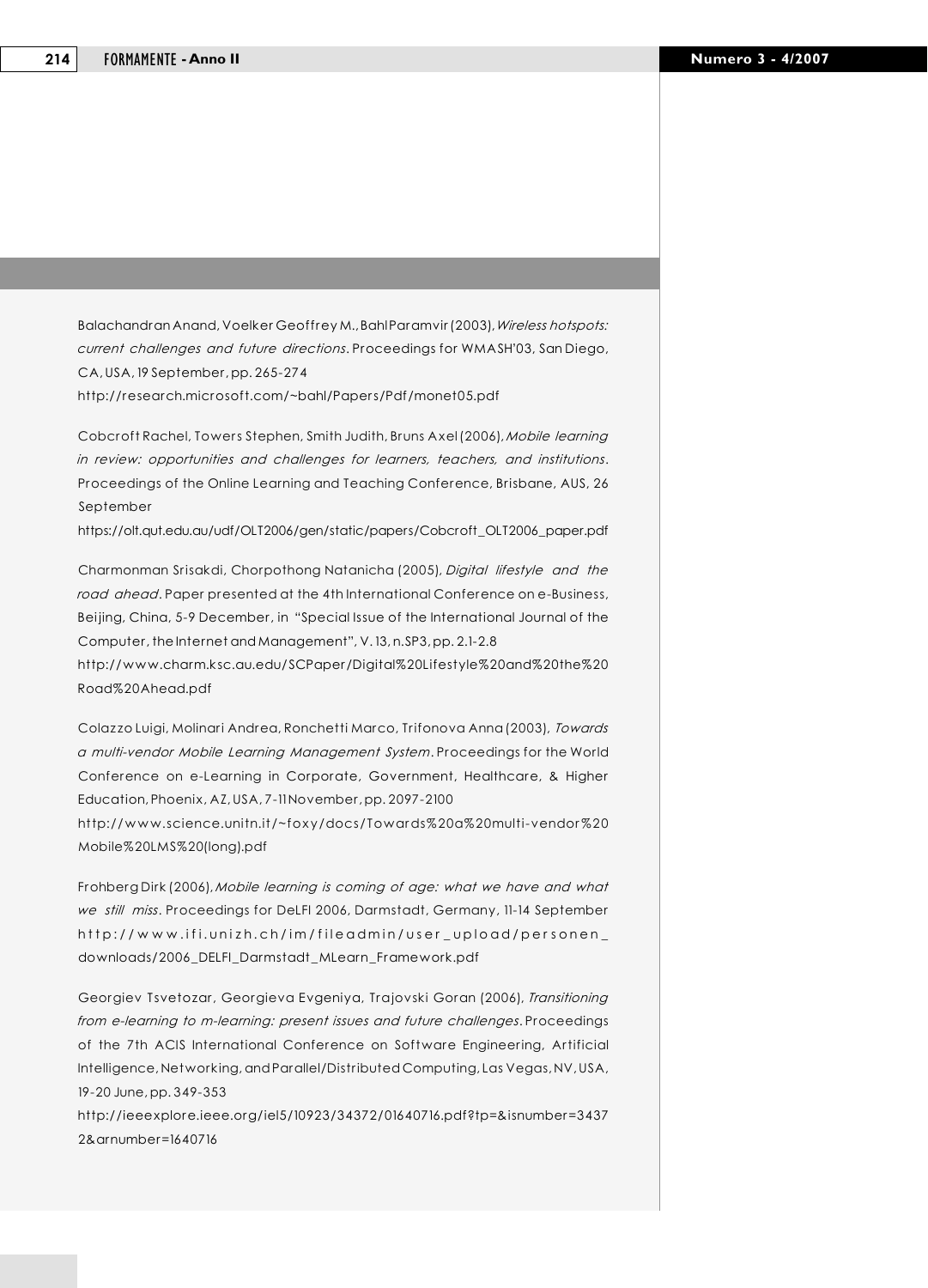Jobmann Klaus, Kyamakya Kyandoghere, García José Esteban, Krüger Mark (2003), *M-learning with the notebook-seminar*. Proceedings for the International Conference on Engineering Education, San Juan, PRI, 23-28 July http://projekte.l3s.uni-hannover.de/pub/bscw.cgi/d25783/mLearning%20 with%20the%20Notebook-Seminar

Kambourakis Georgios, Kontoni Denise Penelope N., Sapounas Ioakim (2004), *Introducing attribute certificates to secure distributed e-learning or m-learning services*. Proceedings of the IASTED International Conference, Innsbruck, Austria, 16-18 February, pp 436-440, http://www.ice.upc.edu/butlleti/innsbruck/416-174.pdf

Laouris Yiannis, Eteokleous Nikleia (2005), *We need an educationally relevant definition of mobile learning.* Proceedings of the 4th World Conference on m-Learning, Cape Town, South Africa, 25-28 October http://www.mlearn.org.za/CD/papers/Laouris%20&%20Eteokleous.pdf

Lonsdale Peter, Baber Chris, Sharples Mike (2003), *A context awareness architecture for facilitating mobile learning*. Paper presented at the MLEARN Conference, London, UK, 19-20 May

http://www.eee.bham.ac.uk/sharplem/Papers/Lonsdale%20mlearn%20 2003%20abstract%20SUBMITTED.pdf

Mellow Peter (2005), *The media generation: maximize learning by getting mobile*. Proceedings for ASCILITE Conference "Balance, Fidelity, Mobility: Maintaining the Momentum?", Brisbane, Australia, 4-7 December, pp. 469-476, http://www.ascilite.org.au/conferences/brisbane05/blogs/proceedings/53\_ Mellow.pdf

Oblinger Diana G (2004), *Educating the net generation*. Paper presented at EDUCAUSE, Denver, CO, USA, 19-22 October http://www.educause.edu/e04/conferencepresentationsandresources/5269

Oloruntoba Richard (2006), *Mobile learning environments: a conceptual overview*. Proceedings for the OLT Conference, Brisbane, Australia, 26 September https://olt.qut.edu.au/udf/OLTCONFERENCEPAPERS/gen/static/papers/ Oloruntoba\_OLT2006\_paper.pdf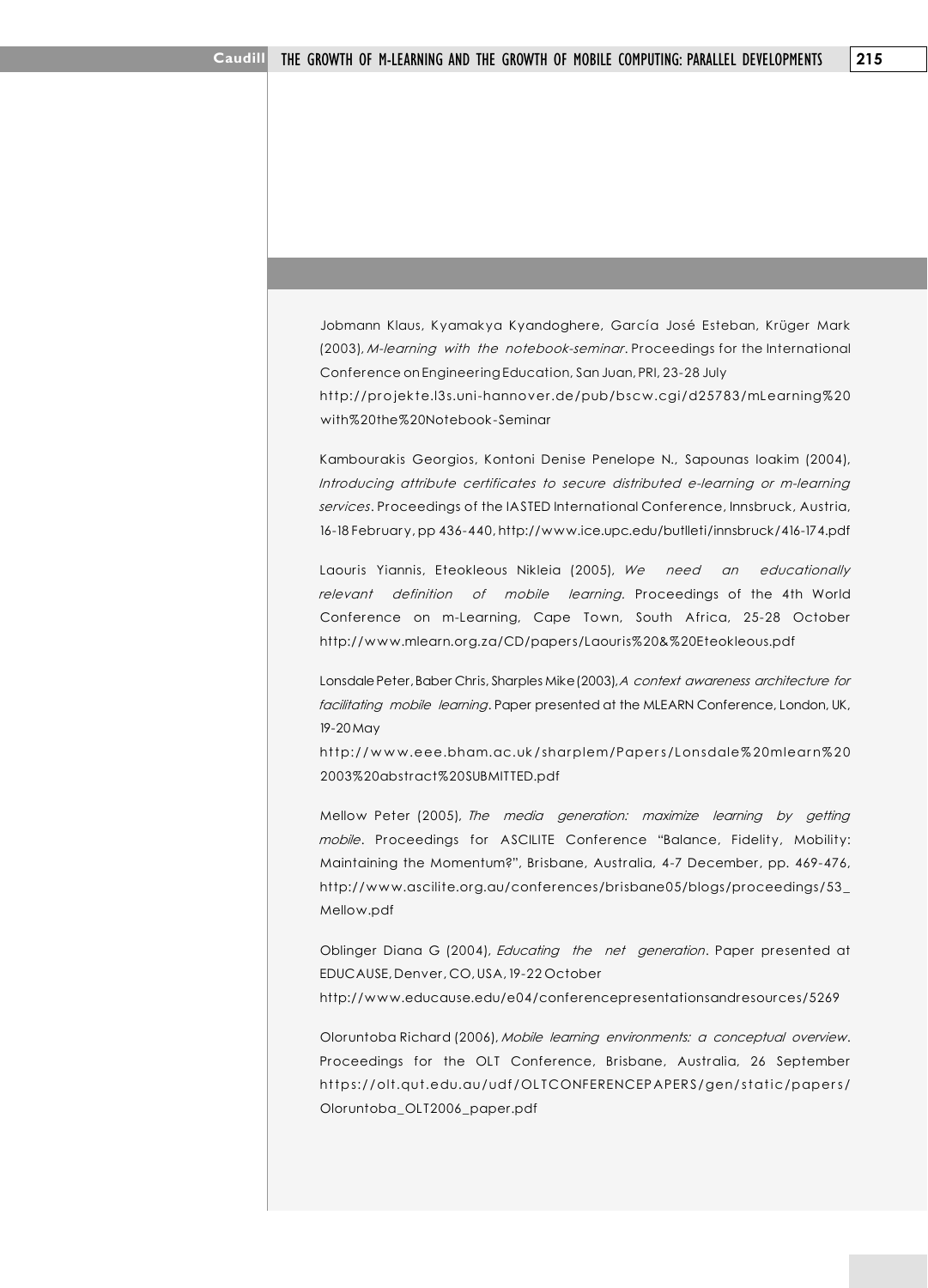Parsons David, Ryu Hokyoung (2006), *A framework for assessing the quality of mobile learning*, Website of Massey University, Auckland, New Zealand http://www.massey.ac.nz/~hryu/M-learning.pdf

Petrova Krassie (2005), *Mobile learning using SMS: a mobile business application*. Proceedings for the 18th Annual Conference of the National Advisory Committee on Computing Qualifications, Tauranga, AUS, 10-13 July, pp. 412-417

Pinkwart Niels, Hoppe Heinz Ulrich, Milrad Marcelo, Perez Juan (2003), *Educational scenarios for the cooperative use of Personal Digital Assistants*, "Journal of Computer Assisted Learning", V. 19, n. 3, pp. 383-391

Polsani Pithamber R. (2003), *Network learning*, in Nyíri Kristof (ed.), *Mobile learning essays on philosophy, psychology and education*, Vienna, Passagen Verlag, pp. 139-150

Qingyang Gui (2003), *M-learning: a new development towards more flexible and learner-centred learning*, "Teaching English with Technology", V. 3, n. 2 http://www.iatefl.org.pl/call/j\_nt13.htm

Ramshirish M, Singh Prachi (2006), *E-learning: tools and technology*. Proceedings for the DRTC Conference on ICT for the Digital Learning Environment, Bangalore, India, 11-13 January, http://drtc.isibang.ac.in/bitstream/1849/226/1/paperS\_prachi\_ram.pdf

Savill-Smith Carol (2005), *The use of palmtop computers for learning: a review of the literature*, "British Journal of Educational Technology", V. 36, n. 3, pp. 567-568

Sharples Mike (2005), *Learning as conversation: transforming education in the mobile age*. Proceedings of "Seeing, Understanding, Learning in the Mobile Age", Budapest, Hungary, 28-30 April, pp. 147-152

Traxler John (2005), *Defining mobile learning*. Proceedings IADIS International Conference Mobile Learning, Malta, pp 261-266

Trifonova Anna, Ronchetti Marco (2003), *Where is mobile learning going?* Proceedings for the E-learn World Conference on e-Learning in Corporate, Government, Healthcare, & Higher Education, Phoenix, AZ, USA, 7-11 November, pp. 1794-1801 http://www.science.unitn.it/~foxy/docs/Where%20is%20Mobile%20Learning%20 Going%20(E-Learn2003).pdf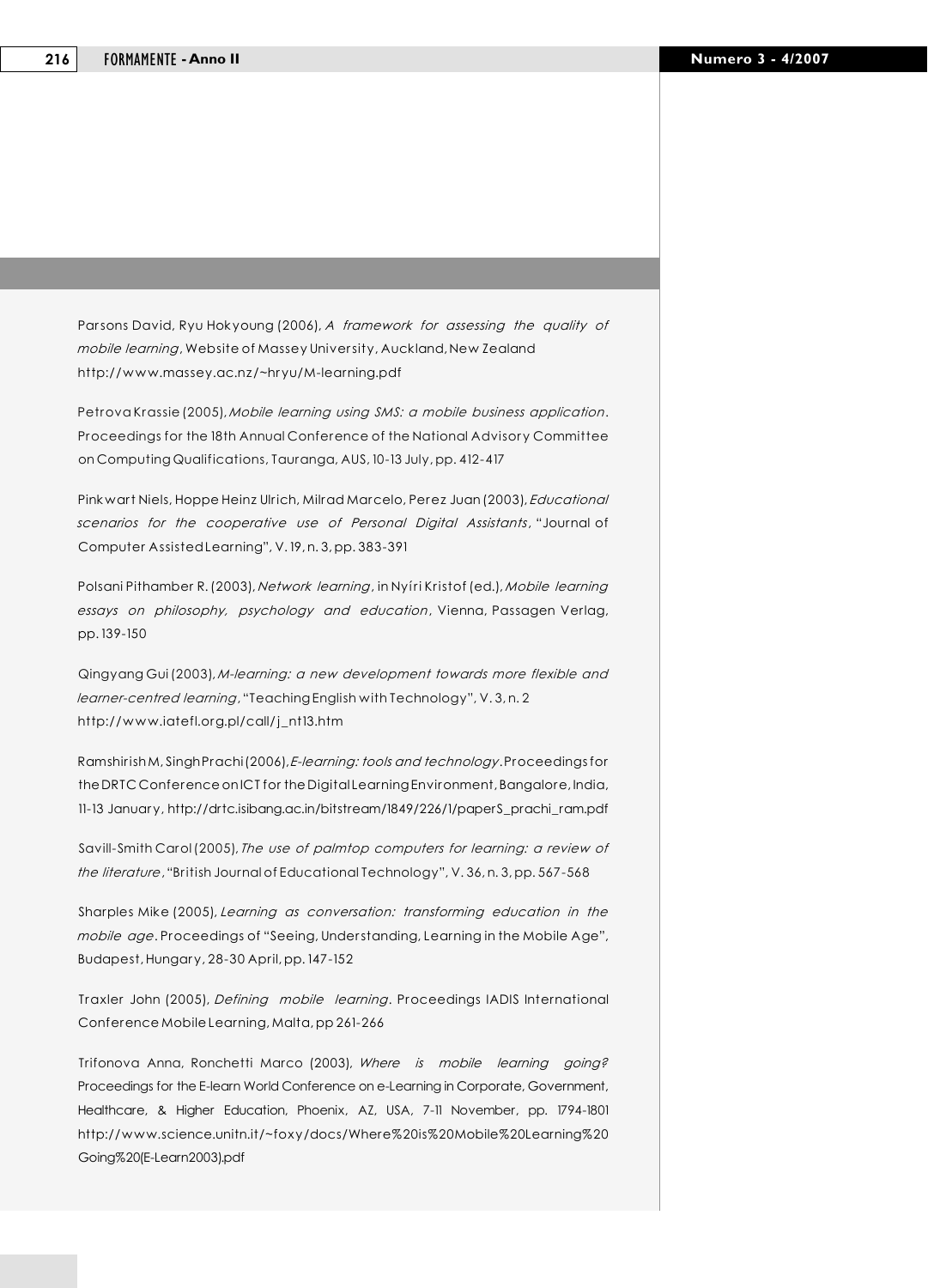Türker Ali, Gorgun Ilhami, Conlan Owen (2006), *The challenge of content creation to facilitate personalized e-learning experiences*, "International Journal on e-Learning", V. 5, n. 1, pp. 1-17

Viteli Jarmo (2000), *Finnish future: from e-learning to m-learning?* Proceedings for the ASCILITE Conference, Perth, AUS, 5-8 December

http://www.ascilite.org.au/conferences/coffs00/papers/jarmo\_viteli.pdf

Woukeu Arouna, Millard David E., Tao Feng, Davis Hugh C. (2005), *Challenges for semantic grid-based mobile learning*. Proceedings for the IEEE SITIS Conference, Yaounde, Cameroun, 27 November-1 December, pp. 162-168, http://www.u-bourgogne.fr/SITIS/05/download/proceedings/Files/f135.pdf

#### **Sintesi**

*La formazione online e quella di tipo blended stanno attraversando una fase di cambiamento, che all'impiego esclusivo dell'e-learning vede associato quello del mobile learning (m-learning). Questo mutamento nell'accesso alle informazioni da parte dei discenti è stato provocato sia dalla domanda che dall'evoluzione tecnologica. Le attrezzature di mobile technology, di cui vengono passate in rassegna numerose definizioni, sono qui semplicemente descritte come apparecchiature che si possono portare, ogni giorno, normalmente con sé. Esaminando la crescita di questa modalità tecnologica, è possibile valutarne lo stato attuale e, in parte, supporne la futura direzione.*

*Due sono le componenti chiave alla base del successo del m-learning: i progressi dell'hardware e il networking. Per diventare mobile, l'hardware si è evoluto a tal punto da supportare apparecchiature portatili immediatamente accessibili, tra cui rientrano comunemente cellulari, Personal Digital Assistants (o PDAs) e lettori MP3. Il wireless networking consente di accedere alle risorse del network, senza bisogno di alcuna connessione, qualità che ne costituisce la caratteristica innovativa. Al momento, il principale candidato per questo tipo di tecnologia è lo standard di comunicazione wireless IEEE 802.11, comunemente noto come Wi-Fi. Altre apparecchiature che stanno guadagnando terreno sul mercato sono le connessioni telefoniche wireless a banda larga e, in misura minore, lo standard di comunicazione wireless IEEE 802.15.1, universalmente conosciuto come Bluetooth. Anche se Bluetooth viene usato con maggiore frequenza come tecnologia per il*